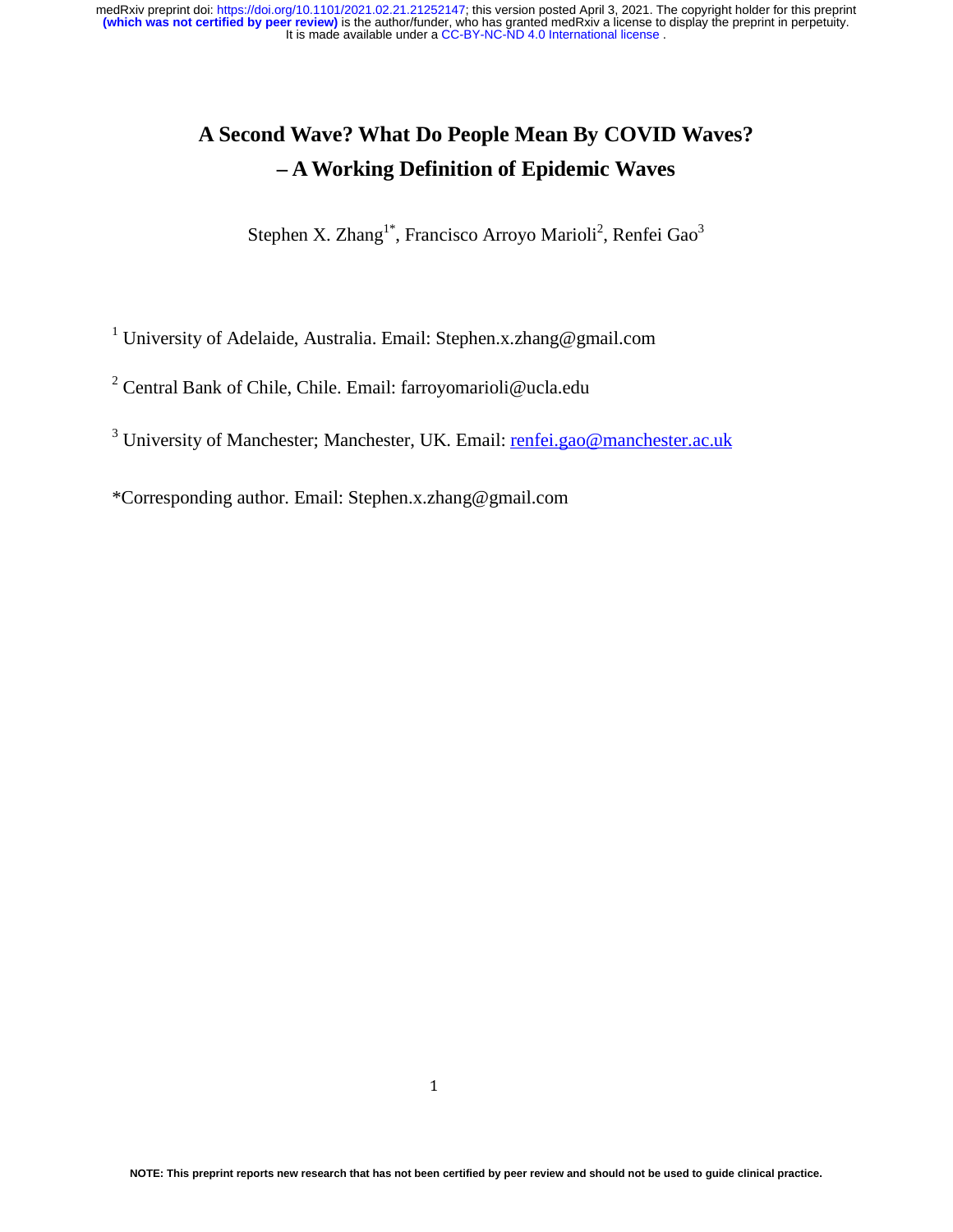**ABSTRACT:** Policymakers and researchers describe the COVID-19 epidemics by waves without a common vocabulary on what constitutes an epidemic wave, either in terms of a working definition or operationalization, causing inconsistencies and confusions. A working definition and operationalization can be helpful to characterize and communicate about epidemics. We propose a working definition of epidemic waves in the ongoing COVID-19 pandemic and an operationalization based on the public data of the effective reproduction number *R*. Our operationalization characterizes the numbers and durations of waves (upward and downward) in 179 countries and reveals patterns that can enable healthcare organizations and policymakers to make better description and assessment of the COVID crisis to make more informed resource planning, mobilization, and allocation temporally in the continued COVID-19 pandemic.

**ONE SENTENCE SUMMARY:** A working definition and operationalization of waves to enable common ground to understand and communicate COVID-19 crisis.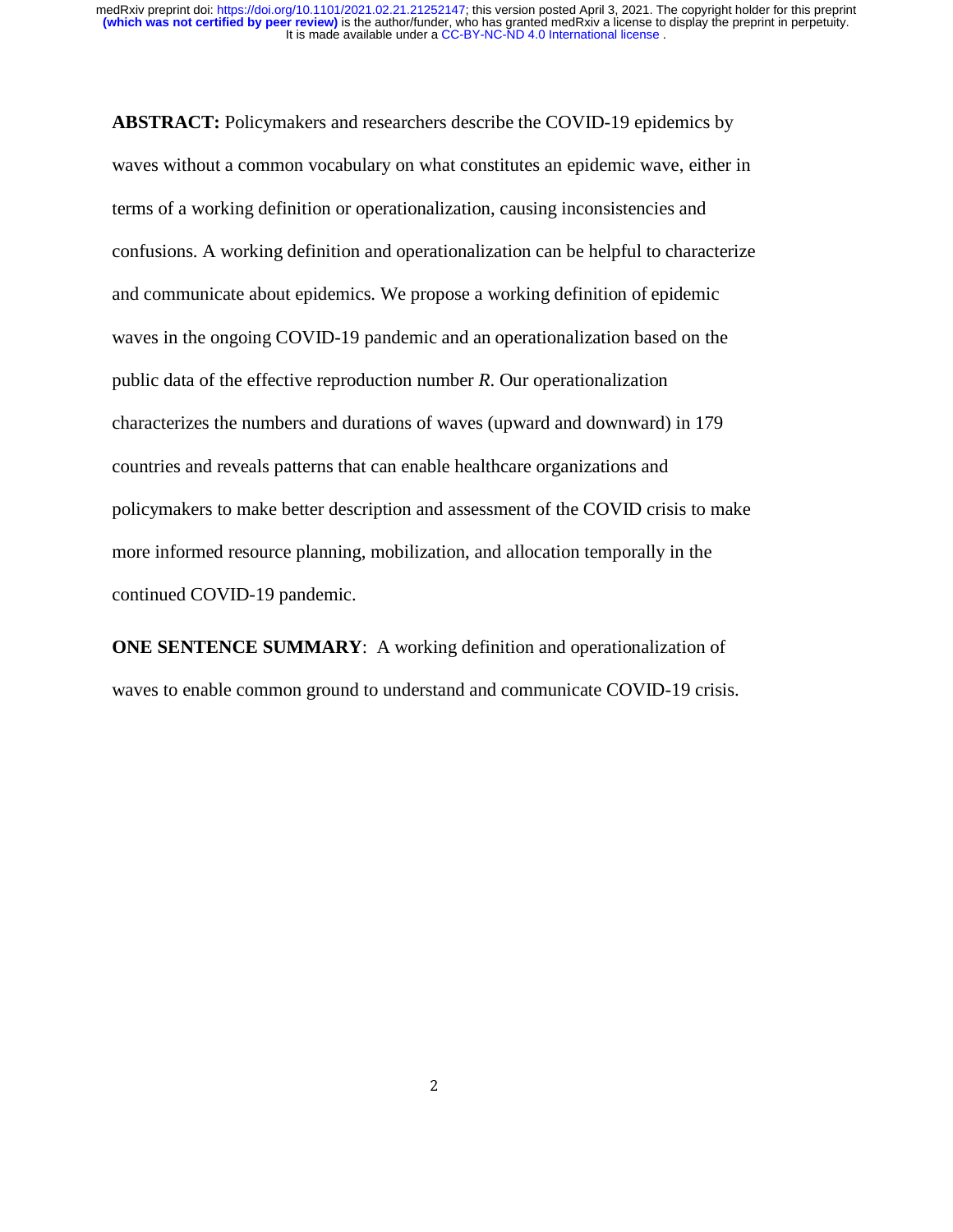On June 16, 2020, Mike Pence, US vice president then, penned an op-ed in The Wall Street Journal headlined: "There isn't a coronavirus 'second wave'" (1). Yet on the same day, the American top federal infectious disease expert, Dr. Anthony Fauci, countered via The Wall Street Journal that: "People keep talking about a second wave," he said. "We're still in a first wave" (2). A Google web search revealed over 30 million mentions of COVID "second waves" by early Nov 2020. What do they mean by "first wave" and "second wave"? Unfortunately, "a wave is just a metaphor ... -a term without a precise definition in epidemiology" (3).

Despite its lack of a definition, the concept of second wave has gained huge popularity, with broad implications. For instance, the UK Prime Minister warned all UK citizens that they must "prepare for the second wave of COVID" (4). Israeli authorities released officially that "the country was going through a second wave" (3). And the Chief Medical Officer of Australia, Brendan Murphy, said a second wave would be "the most worrying thing of all". Similarly, scientists have used the term repeatedly. For example, A Lancet article has warned about the possibility of a second wave of COVID-19 pandemic as early as April 2020 (5). All of us want to know whether their places are experiencing the first wave, have gone through the peak of it, or are battling the second wave, third round, etc, because such assessment of the COVID epidemics carries profound implications on people's lives, works, and physical and mental health (6). After all, the concept of waves in the past pandemics, such as the 1918 influenza epidemic (7), greatly helped people to understand those pandemics in greater detail to enable better communication, policies and actions

The article aims to bring a working definition of what constitutes a wave in the ongoing COVID pandemic so that people can have a common language to use, interpret and discuss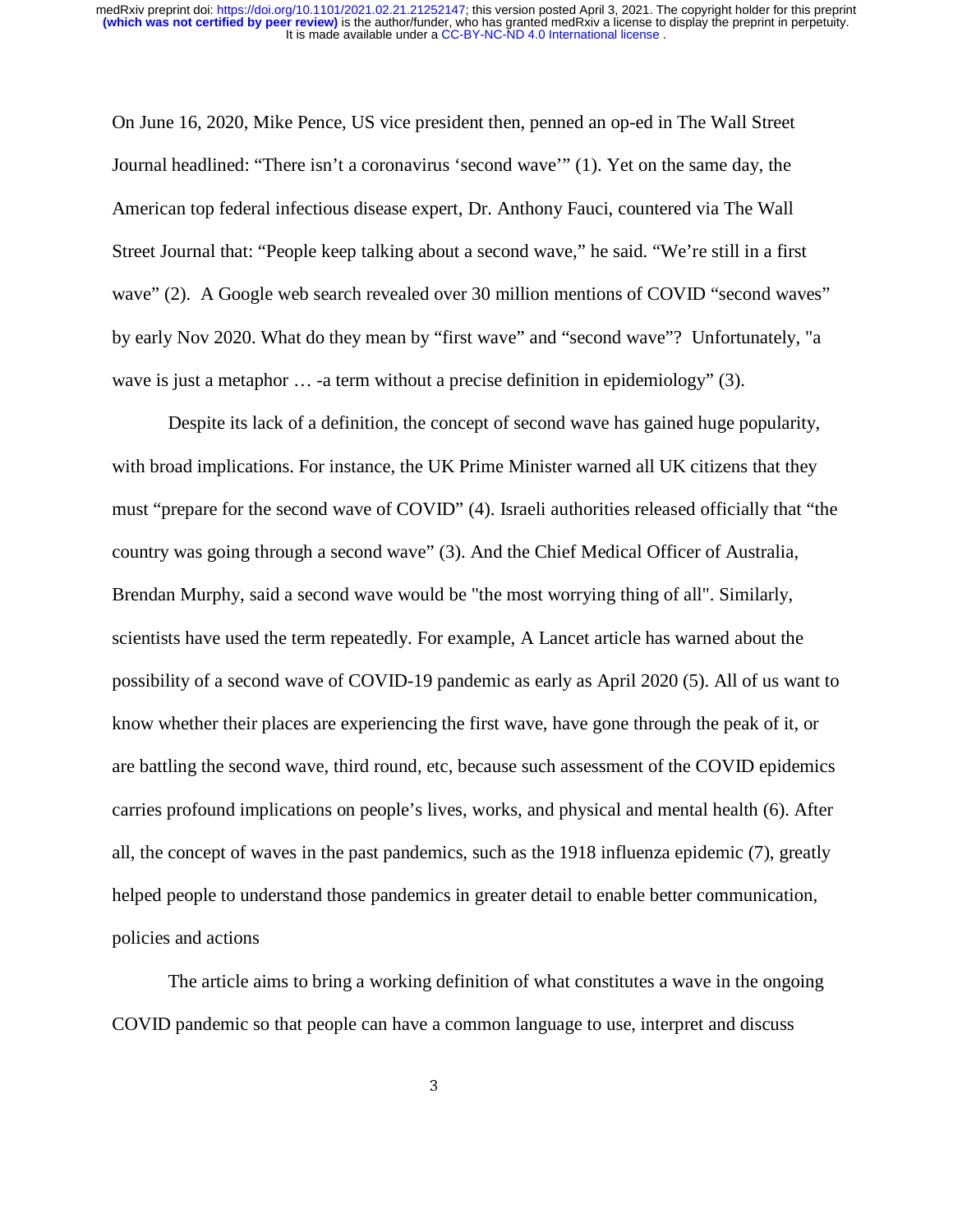epidemic waves, which are increasingly a concern worldwide. The working definition does not aim to offer a strict definition of waves in epidemiology but instead uses the prevailing characterizations of epidemic waves to reduce the arbitrariness that muddles the tumultuous concept at present. A thorough search of the academic literature and the popular media reveals M.D., epidemiologists, and policymakers do share the same underlying characterization of the term wave to give it some conceptual clarity. Popular media state "the word 'wave' implies a natural pattern of peaks and valleys" (8). Similarly, WHO, clarified "in order to say one wave is ended, the virus has to be brought under control and cases have to fall substantially,… Then for a second wave to start, you need a sustained rise in infections" (9). "A wave is also different to a "spike" in cases — another frequently used term" (3). "A spike [or upsurge] is a momentary phenomenon" (3). Moreover, in the case of epidemic waves of COVID, "it is probably not realistic for the number of new cases to drop to zero, but ideally one would like to see sustained decreases in the number of new cases over time or stability in the number of new cases over time"  $(10).$ 

Such convergence in conceptual clarity of the term "wave" allows us to offer a working definition of the concept based on two key defining characteristics: 1) an epidemic wave constitutes some upward and/or downward periods; 2) the increase in an upward period or the decrease in a downward period have to be substantial by sustaining over a period of time to distinguish them from an uptick, a downtick, reporting errors, or volatility in new cases.

We propose to operationalize the epidemic wave in the ongoing COVID-19 pandemic by a publicly available popular real-time index, the effective reproduction number, *R*, which refers to the average number of people infected by a single infectious individual in real-time as the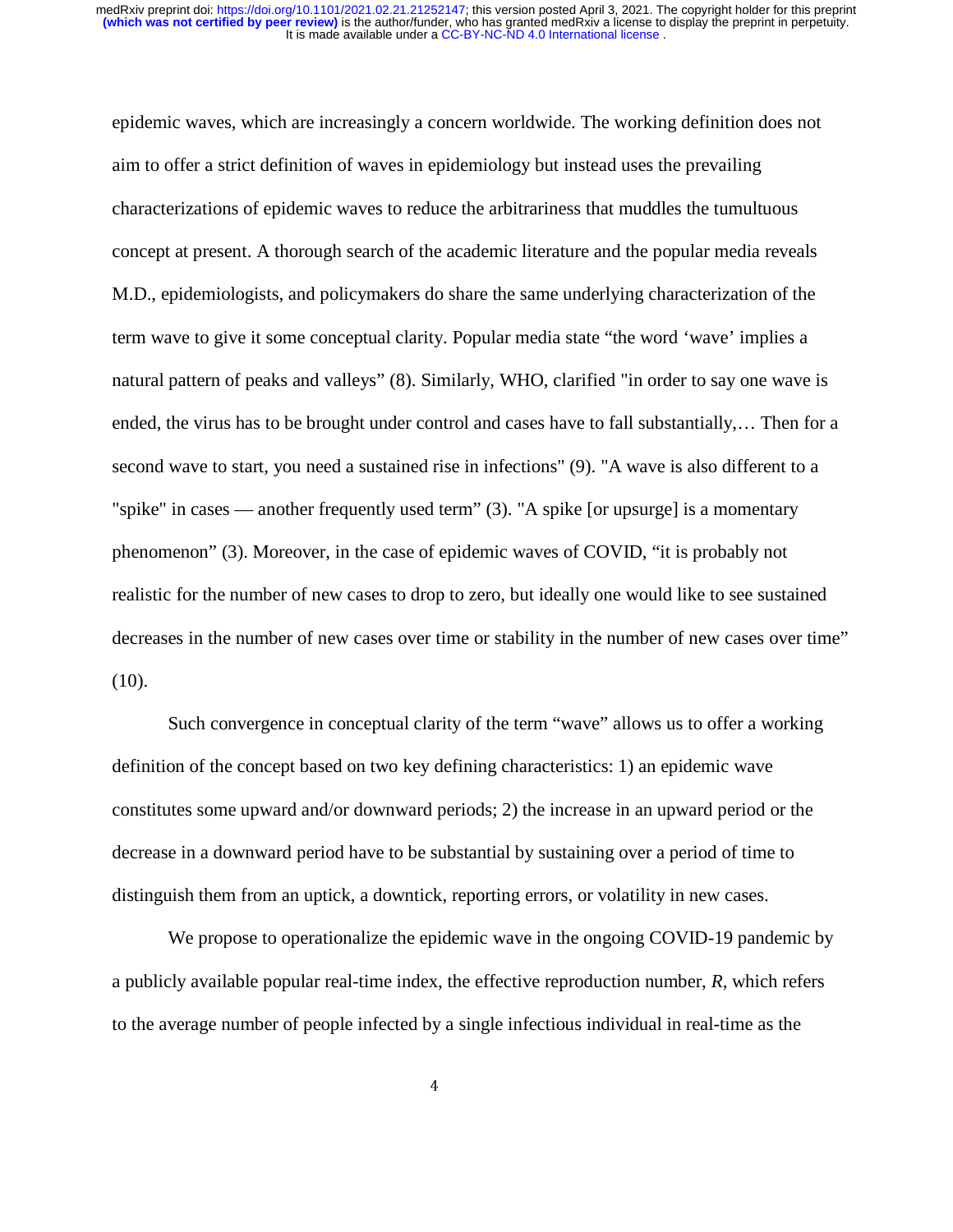epidemic happens (11). When  $R>1$ , the number of cases increases, and when  $R<1$  the number of cases decreases. *R* plays a central role in the epidemiology of infectious diseases and the *R* values are, because *R* estimates are not sensitive to potential model misspecification and fairly accurate even when new cases are imperfectly measured (11-13). If *R* is significantly larger than 1 for a sustained period, we identify that time period as an upward period, and inversely, If R is significantly smaller than 1 for a sustained period, we identify a downward period.

Based on the working definition and the proposed operationalization, we used public data on *R* to identify 179 countries that experienced some COVID-19 epidemic waves from  $29<sup>th</sup>$ March 2020 to  $26<sup>th</sup>$  Jan 2021. This working definition and operationalization, as we demonstrate, is straightforward yet can be customized or subject to robustness checks. We hope to offer a stepstone towards a common understanding of what constitutes an epidemic wave and enables us to be more effective in combating the continuing pandemic.

#### **Calibrating a working operationalization for COVID-19**

We now describe the procedure to calibrate a working operationalization for COVID-19 (details in the *Supplement*). We illustrate one possible calibration of a working definition of epidemic waves of COVID-19 based on the COVID-19 contexts, especially considering the temporality of transmission and the cyclicity of infection case reporting. An individual can exhibit symptoms 11 days after the initial infection, with a confidence interval of 8 to 15 days (14). That is, the reporting of Covid-19 cases of people infected on day *t* will appear between day  $t + 8$  to day  $t + 15$ . This variance in the temporal lag implies a potential covariance among  $R_t$ estimates within 7 days from each other. Therefore, it is a reasonable calibration to set *J*=7. Having  $J = 7$  implies that at *n* must be at least 7. The choice of *n* should capture consecutive days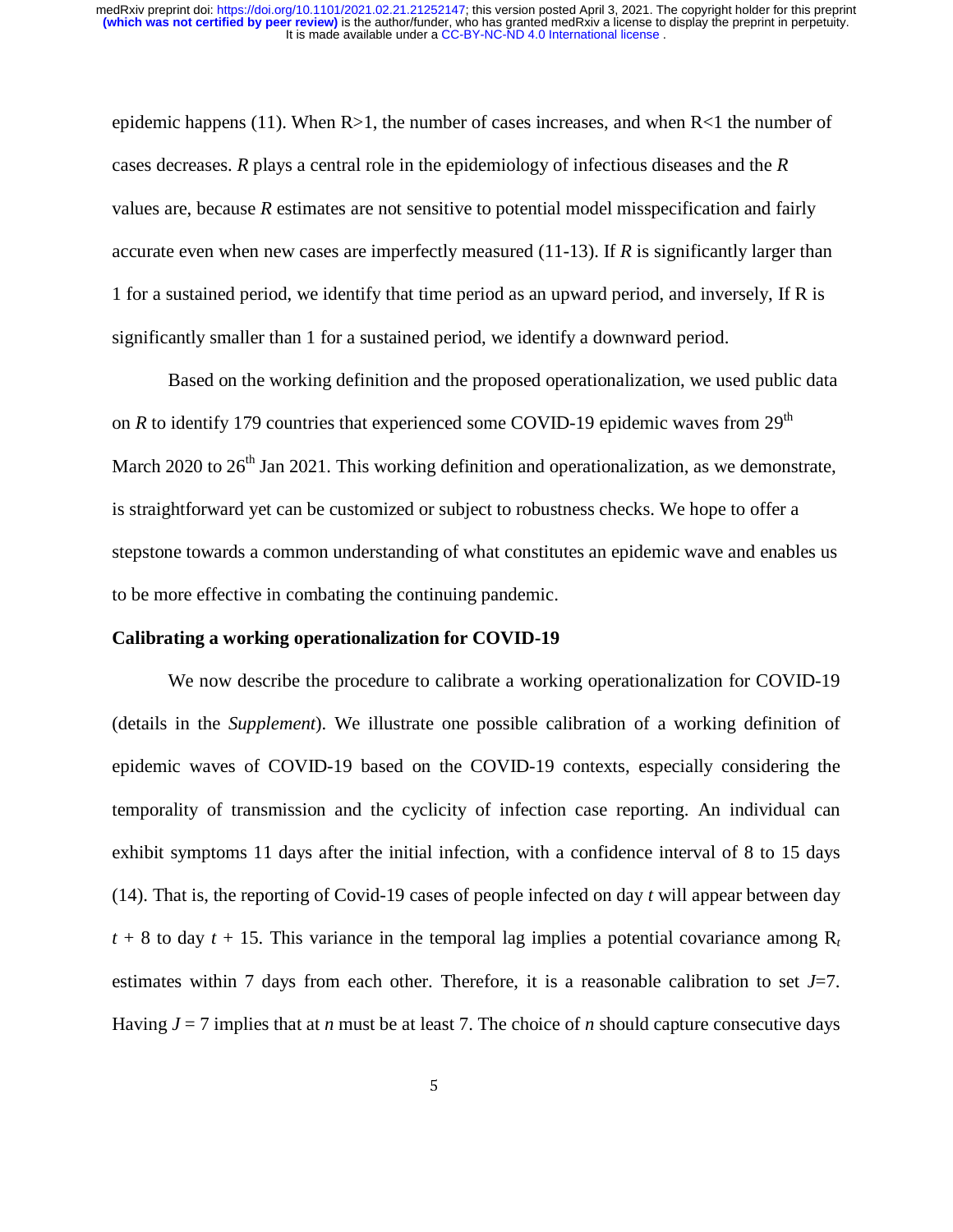#### It is made available under a [CC-BY-NC-ND 4.0 International license](http://creativecommons.org/licenses/by-nc-nd/4.0/) . **(which was not certified by peer review)** is the author/funder, who has granted medRxiv a license to display the preprint in perpetuity. medRxiv preprint doi: [https://doi.org/10.1101/2021.02.21.21252147;](https://doi.org/10.1101/2021.02.21.21252147) this version posted April 3, 2021. The copyright holder for this preprint

to allow at least a two-chain transmission process to occur to model the sequential propagation of the epidemics in a region. The serial interval of one sequential propagation is estimated to be between 4 and 6 days (15), and we take 6 days, the upper limit, for prudence, and therefore *n* needs to be at least *7+6* = 13 days to capture a two-chain propagation in epidemic transmissions. Another critical consideration is the weekly cyclicity in COVID-19 infection cases seasonality (e.g., fewer cases on Sundays in many countries). To account for the weekly cyclicity, we try to set  $n = 14$ . An upward (downward) period refers to a period of at least n (=14) consecutive days when  $R_t$  is bigger (smaller) than 1.

The pandemic data used are the daily estimations of  $R_t$  that can be downloaded freely from their website (16) for each country when they have had at least 100 infections or more. The serial interval option used is the default option at 5 (the public R data contains several option intervals). We have incorporated results up to January 26th, 2020.

#### **Number and duration of upward and downward waves**

The definition of a wave necessarily implies a period in which the number of cases goes up. After an upward, it is both possible for the cases to stabilize or go down. Table 1 reports the total amount of upward periods from March 29, 2020 to January 26, 2021 of 179 countries. There are 270 upward periods in total. Most countries (73.2%) have had at least one upward periods. Specifically, the number of countries with 1, 2, 3, 4, 5 upward periods are 45, 52, 20, 9 and 5 respectively. There are 48 countries without any upward period, and such countries are mostly small countries, island countries, or undeveloped countries that testing might be lacking. There are a total of 37 downward periods. Most countries (85.4%) had no downward period so far. Specifically, the number of countries with 1, 2, 3 downward periods are 19, 6, and 2,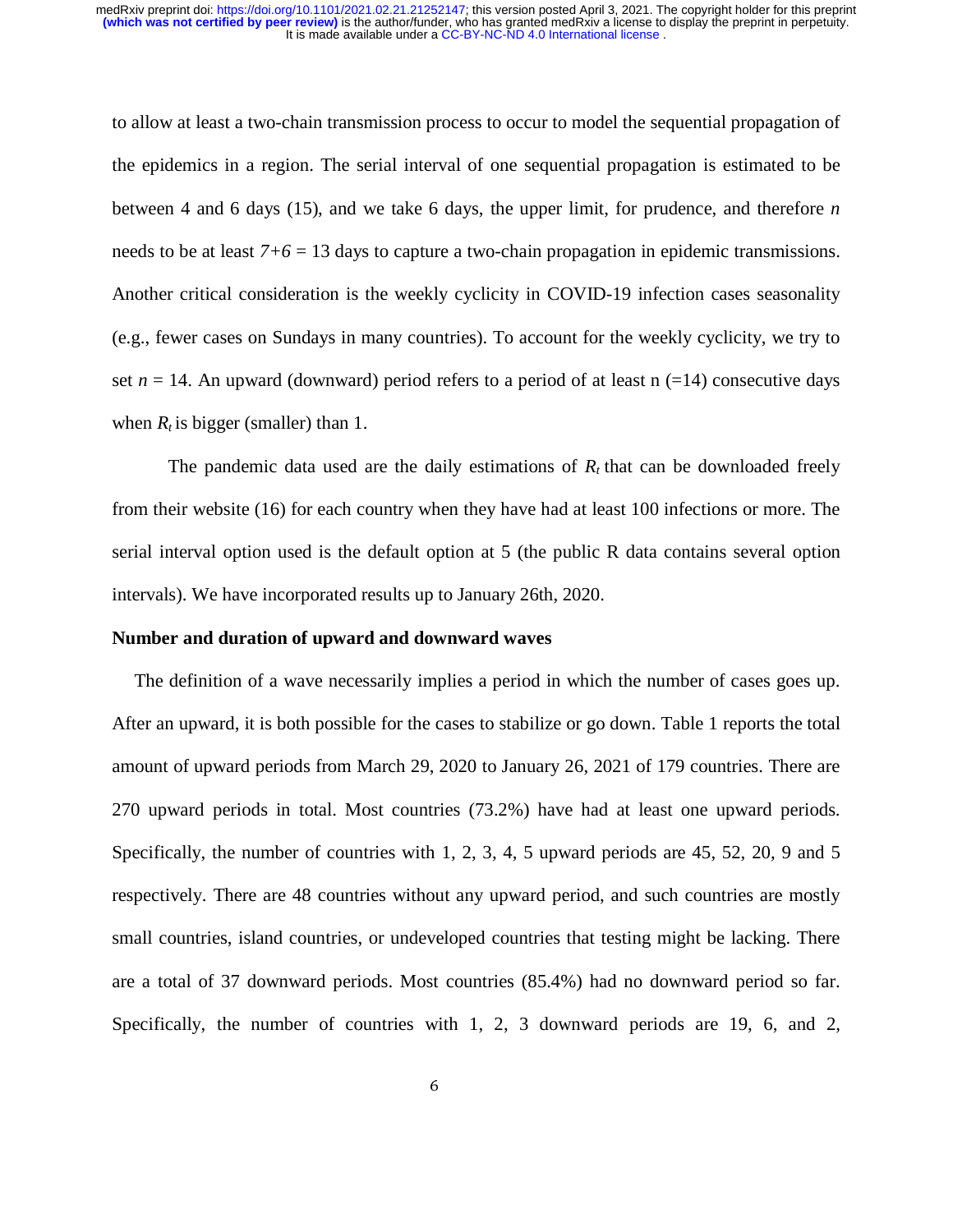respectively. The number of downward periods does not match the number of upwards periods because many countries still had not had success in decreasing their cases for a sustained period of time to constitute a downward period by early 2021.

The duration of upward periods varied too. The average upward period's length is 61.7 days  $(s.d. = 47.0)$ , and three quarters of them lasted less than 31 days. The minimum and maximum upward were 15 and 302 days, respectively. The distribution is skewed positively with a value of 2.4, as illustrated in Figure 1a, which shows the distribution of the duration of the 270 upward periods. The duration of downward periods averaged 33.6 days (s.d.= 17.0). The distribution is also skewed positively, with a value of 3.1, as illustrated in Figure 1b.

#### **DISCUSSION**

This paper offers a working definition of epidemic waves that can characterize the ongoing COVID pandemic in rea-time. The data used to operationalize the epidemic wave are publicly available (e.g., the website of John Hopkins COVID-19 statistics) not only at the country-level but also at the more granular regional levels (e.g., the USA states) to characterize epidemic waves at different levels. It is also possible to include the upward and downward periods of waves in such websites to enable a common ground for public and the policymakers to understand the ongoing epidemics.

First, it is essential to characterize waves, and our working definition and an operationalization provides a common ground for health communication, as to date such a common ground is lacking among different world leaders and healthcare experts. Our characterization approach consists of a statistical criterion that can be applied in real-time, so that we are not subject to various *post hoc* interpretations of waves, as it happened in the Spanish flu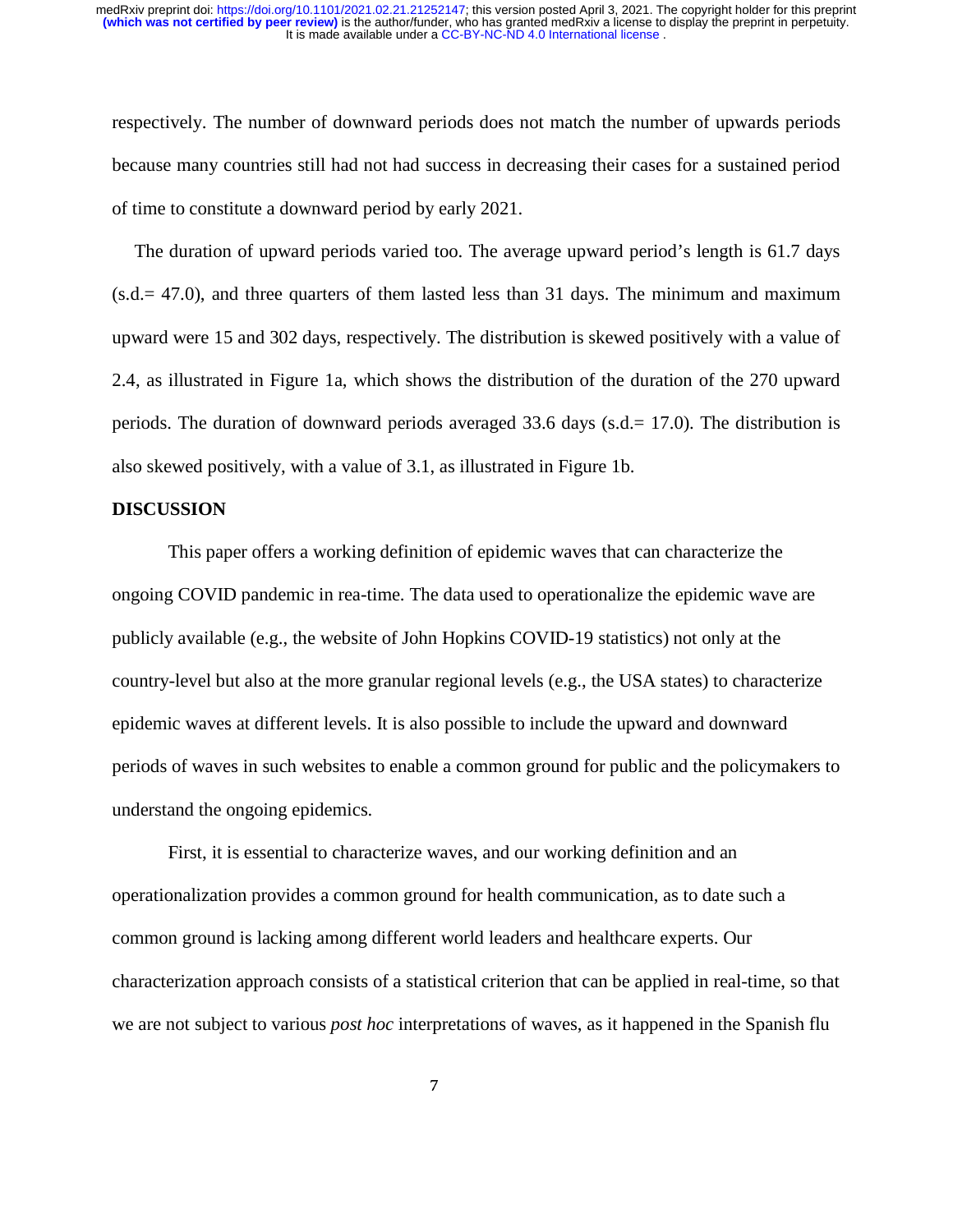pandemic. The characterization of waves can help policymakers to make more informed decisions on resource mobilization and distribution over time as the COVID-19 epidemic evolves. Reliable descriptions are essential for estimating the true impact of COVID- 19 and the control of COVID-19 across countries over time. "All of this requires collection of clear, uniform and comparable" characterization of the epidemic in real-time, and we hope our working definition of an epidemic wave offers a springboard in that direction (17).

Second, our findings that most countries (e.g., USA and UK) have had more upward periods than downward periods in the year 2020 suggest that these countries had not decreased the infection for a sustained period of time. The containment strategies in many countries (especially developed countries) have broken the upward periods (i.e., upward, stagnant, and then upward) but did not result in a sustained period of time and hence may effectively just delayed the epidemic and could have wasted the window of opportunities. Indeed, many countries and regions declared success in their containment strategies in mid-2020 while in fact they did not decrease the infection for a sustained period of time. Our characterization of epidemic waves can help to examine the effectiveness of interventions from the identification of downward periods as well as the triggers of upward periods across regions to prevent the occurrence of subsequent waves.

 While it is hard to compare the daily or total COVID-19 deaths and cases between countries due to their different sizes, waves capture the changes (upward or downward) within a country and hence present an alternative approach to assess the fluctuation of epidemics in a country or a region. The working definition of epidemic waves can be universally applied across countries/regions, hence offering an alternative way that is more comparable, given that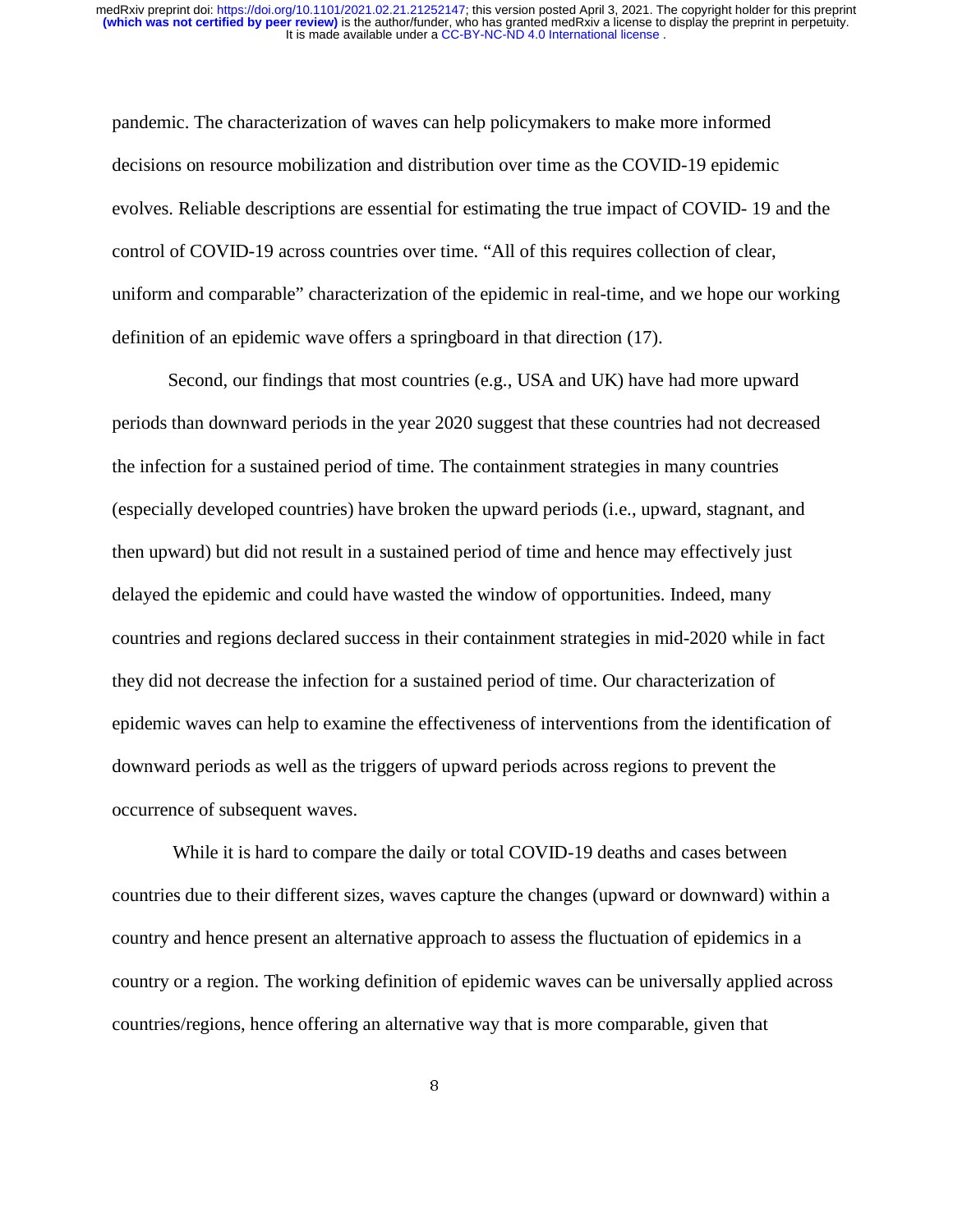"epidemiology is built on the idea of studying differences between populations. Much of what we have learnt about the causes of disease has had its origins in comparisons of countries" (18). As countries adopt different approaches over time to deal with the COVID-19, it offers some possibilities to learn what works best for controlling COVID-19, given the lack of real randomized control experiments in epidemiology. Epidemiologists call for "more thoughtful and thorough analyses of country differences, … remain probably the most important and most valid evidence for informing COVID-19 policy in real-time" (18). Specifically, the identification of the upward and downward periods (counts and durations) in various countries may be matched with the containment strategies in those countries to help identify effective strategies to curtail the wave.

#### **Limitation and future research**

Our approach is limited by the following points. First, COVID-19 daily cases may be misreported, and reporting delays and inconsistent practices for defining and testing COVID-19 cases may also influence the accuracy of daily cases, which are the input to calculate the reproduction rate and hence the characterization of waves. To reduce the noise and errors in daily reporting, our definition picks the average of the past 14 days. However, the average over 14-day samples does come at a trade-off that a sharp to exceptionally low values within a couple of days may not be statistically significant. Our choice of the parameter offers one possible illustration of the calibration of a working definition of epidemic waves, and other calibrations are possible. Our working definition characterizes waves by upward periods and downward periods, the fundamental elements of waves. We notice many broken waves (i.e., an upward period, a break, an upward period), so epidemic waves may not follow a symmetrical pattern of an upward period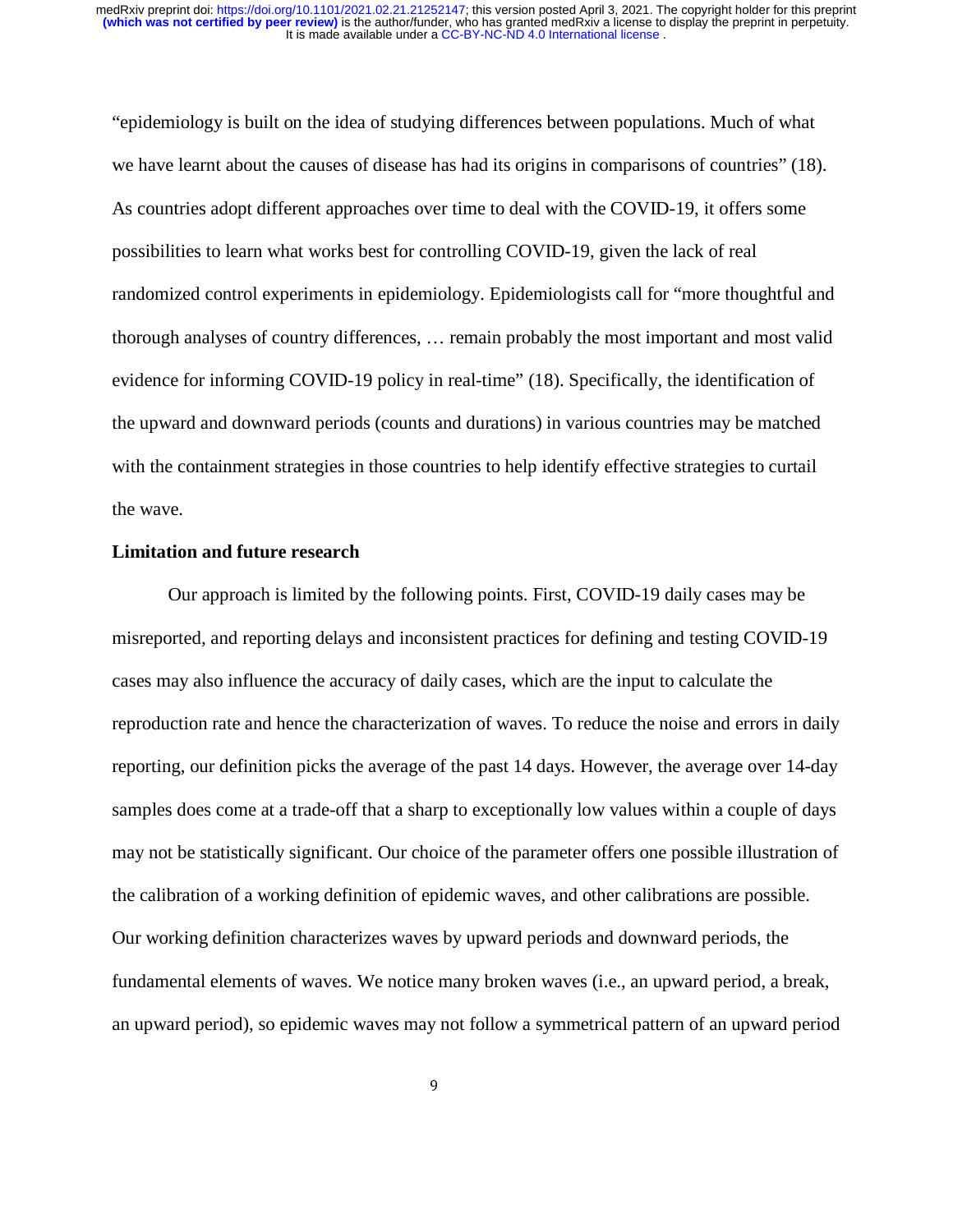followed by a downward period in some waves. Moreover, as the COVID-19 crisis still continues and worsens in many parts of the world, our findings remain incomplete and need to be updated as new data arrive.

#### **Conclusion**

A wave of COVID-19 cannot be declared arbitrarily by any individuals without a

common definition. The first questions we need to understand are: 'what do we mean by

epidemic waves, then where do waves occur and not occur, and what can we learn from this?'

We hope that our working definition and operationalization offers a stepping stone to better

understand the epidemics to help with containing the continuing COVID-19 crisis.

#### **REFERENCES AND NOTES**

- <sup>1</sup> Wall Street Journal. There Isn't a Coronavirus 'Second Wave'. https://www.wsj.com/articles/there-isnt-a-coronavirus-second-wave-11592327890
- <sup>2</sup> Wall Street Journal. Fauci Warns of Coronavirus Resurgence if States Don't Adhere to Safety Guidelines. https://www.wsj.com/articles/fauci-warns-of-coronavirus-resurgence-ifstates-dont-adhere-to-safety-guidelines-11592338771?mod=searchresults&page=1&pos=2%2527
- <sup>3</sup> ABC News. South Korea says it has a second wave of coronavirus infections but what does that really mean?https://www.abc.net.au/news/2020-06-24/coronavirus-covid-19 countries-second-wave-explainer-south-korea/12385882
- <sup>4</sup> EURO News. Coronavirus: 'Prepare for the second wave of COVID-19'. https://www.euronews.com/2020/04/27/analysis-prepare-for-the-second-wave-of-thecoronavirus
- <sup>5</sup> S. Xu, Y. Li. Beware of the second wave of COVID-19. *The Lancet*, **395**(10233), 1321-1322 (2020).
- <sup>6</sup> G. Cacciapaglia, C. Cot, F. Sannino. Second wave COVID-19 pandemics in Europe: a temporal playbook. *Scientific reports*, **10**(1), 1-8 (2020).
- <sup>7</sup> C. W. Potter. Chronicle of influenza pandemics. In: Nicholson KG, Webster RG, Hay AJ, editors. Textbook of influenza. London: Blackwell Scientific Publications. p. 3–18 (1998).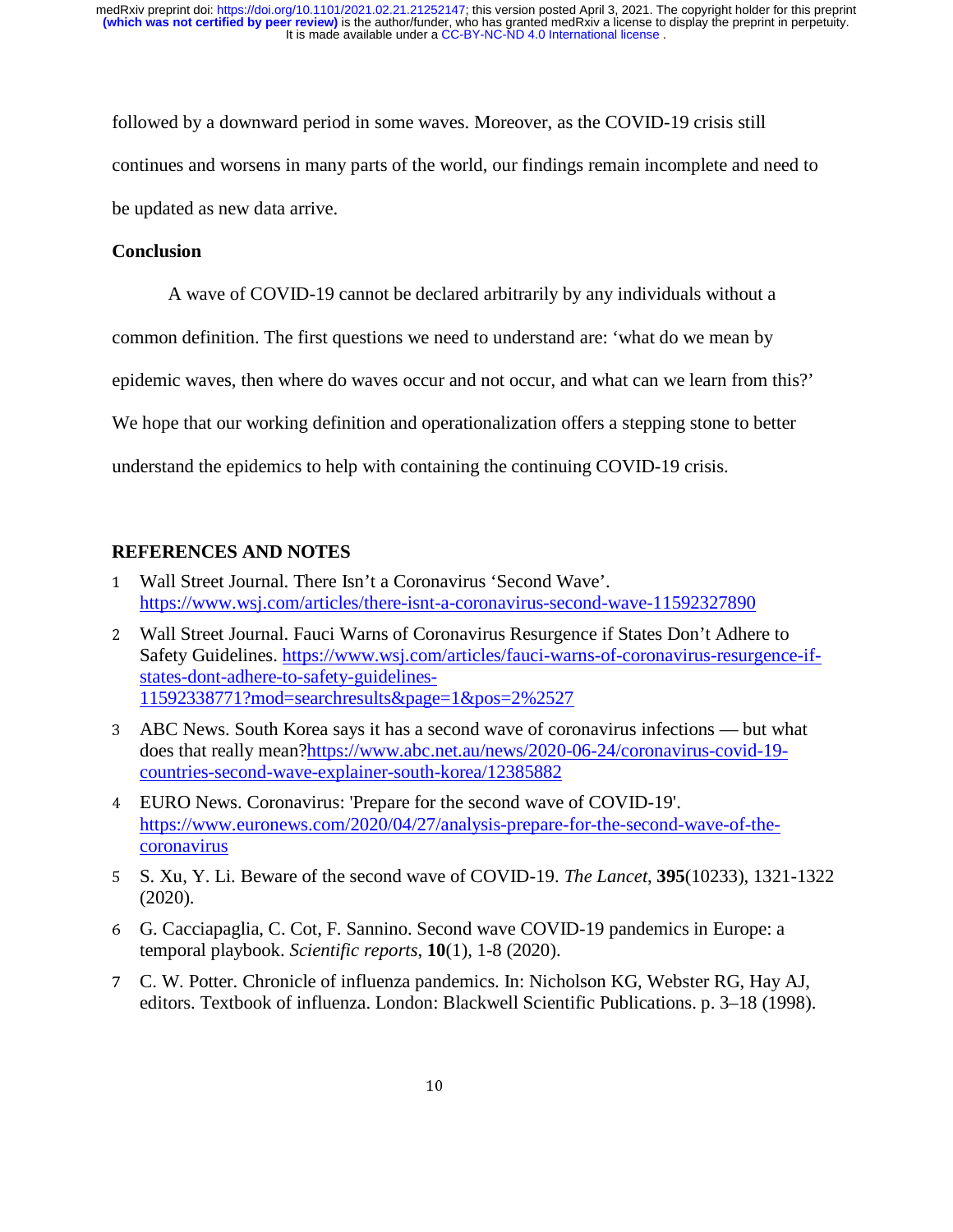It is made available under a [CC-BY-NC-ND 4.0 International license](http://creativecommons.org/licenses/by-nc-nd/4.0/) . **(which was not certified by peer review)** is the author/funder, who has granted medRxiv a license to display the preprint in perpetuity. medRxiv preprint doi: [https://doi.org/10.1101/2021.02.21.21252147;](https://doi.org/10.1101/2021.02.21.21252147) this version posted April 3, 2021. The copyright holder for this preprint

- <sup>8</sup> The conversation. What makes a 'wave' of disease? An epidemiologist explains. https://theconversation.com/what-makes-a-wave-of-disease-an-epidemiologist-explains-141573
- <sup>9</sup> BBC News. Coronavirus: What is a second wave and is one coming? https://www.bbc.co.uk/news/health-53113785
- 10 KHN. Is A Second Wave Of Coronavirus Coming? https://khn.org/news/fact-check-is-asecond-wave-of-coronavirus-coming/
- <sup>11</sup> F. Arroyo Marioli, F. Bullano, S. Kucinskas, C. Rondon-Moreno. Tracking R of covid-19: A new real-time estimation using the Kalman filter. *PlosOne*, **16** (2021).
- <sup>12</sup> G. Chowell, F. Brauer. The basic reproduction number of infectious diseases: computation and estimation using compartmental epidemic models. In *Mathematical and statistical estimation approaches in epidemiology* (pp. 1-30). Springer, Dordrecht (2009)
- <sup>13</sup> H. Nishiura, G. Chowell. The effective reproduction number as a prelude to statistical estimation of time-dependent epidemic trends. In *Mathematical and statistical estimation approaches in epidemiology* (pp. 103-121). Springer, Dordrecht (2009).
- <sup>14</sup> S. A. Lauer, K. H. Grantz, Q. Bi, F. K. Jones, Q. Zheng, H. R. Meredith, A. S. Azman, N. G. Reichm, J. Lessler. The incubation period of coronavirus disease 2019 (covid-19) from publicly reported confirmed cases: estimation and application. *Annals of internal medicine*, **172**(9):577–582 (2020).
- <sup>15</sup> B. Rai, A. Shukla, L. K. Dwivedi. Estimates of serial interval for covid19: A systematic review and meta-analysis. *Clinical Epidemiology and Global Health*, (2020).
- <sup>16</sup> Data source: https://bit.ly/Rtlive
- <sup>17</sup> S. Bismark. International comparisons of COVID-19 deaths in the presence of comorbidities require uniform mortality coding guidelines, *International Journal of Epidemiology* (2021). https://doi.org/10.1093/ije/dyaa276
- <sup>18</sup> N. Pearce, D. A. Lawlor, E. B. Brickley, Comparisons between countries are essential for the control of COVID-19, *International Journal of Epidemiology*, **49**(4), 1059–1062 (2020) https://doi.org/10.1093/ije/dyaa108

## **Acknowledgments:** Nil.

## **Funding:** Nil.

## **Author contributions:**

- Conceptualization: SXZ.
- Methodology: FAM.
- Investigation: SXZ, FAM, FG
- Visualization: FAM, FG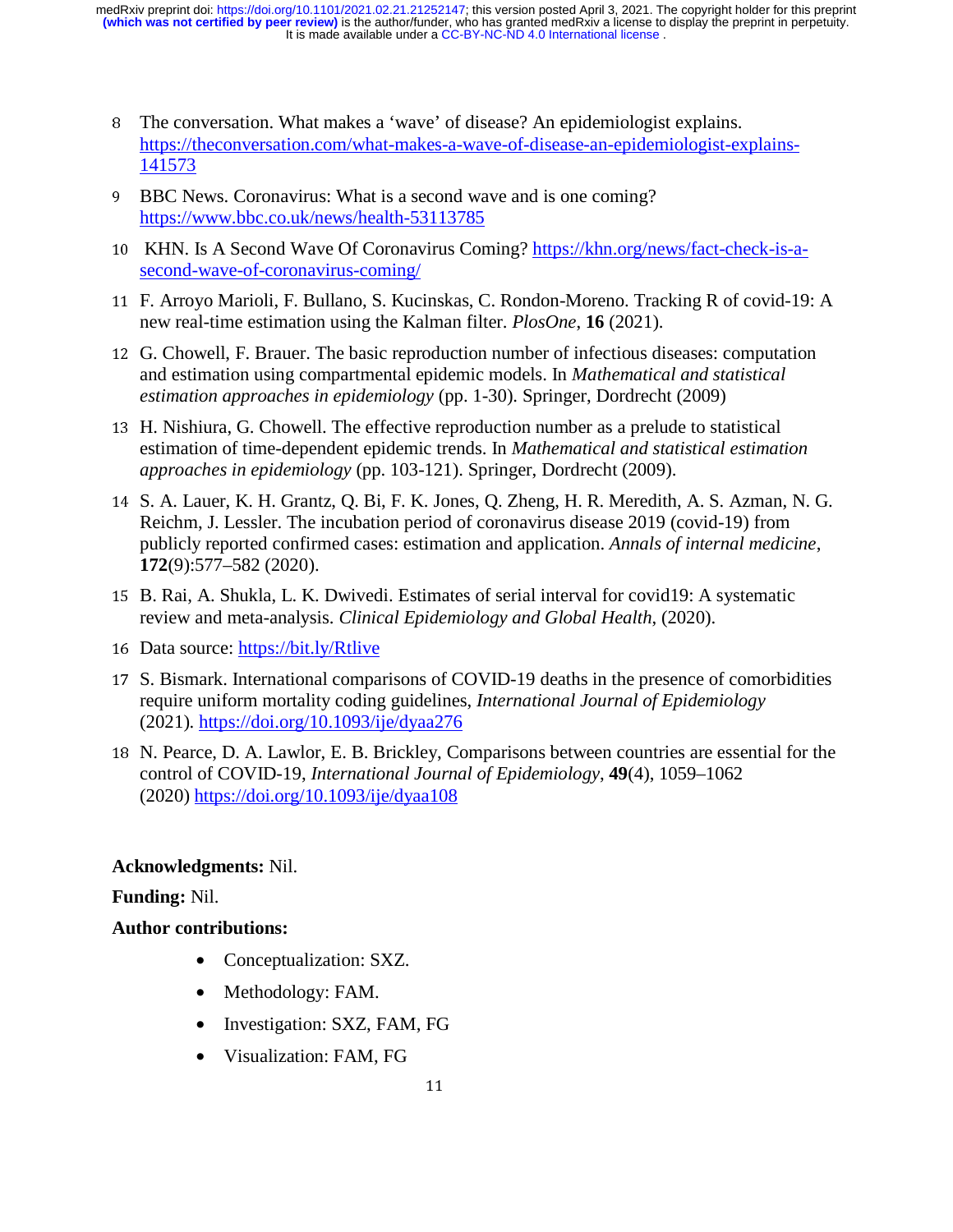- Funding acquisition: nil
- Project administration: SXZ
- Supervision: SXZ
- Writing original draft: SXZ, FAM, FG
- Writing review  $&$  editing: SXZ, FG. FAM

**Competing interests:** The authors declare no competing interests.

**Data and materials availability:** All data, code, and materials used in the analysis are available online publicly and can be requested from the corresponding author.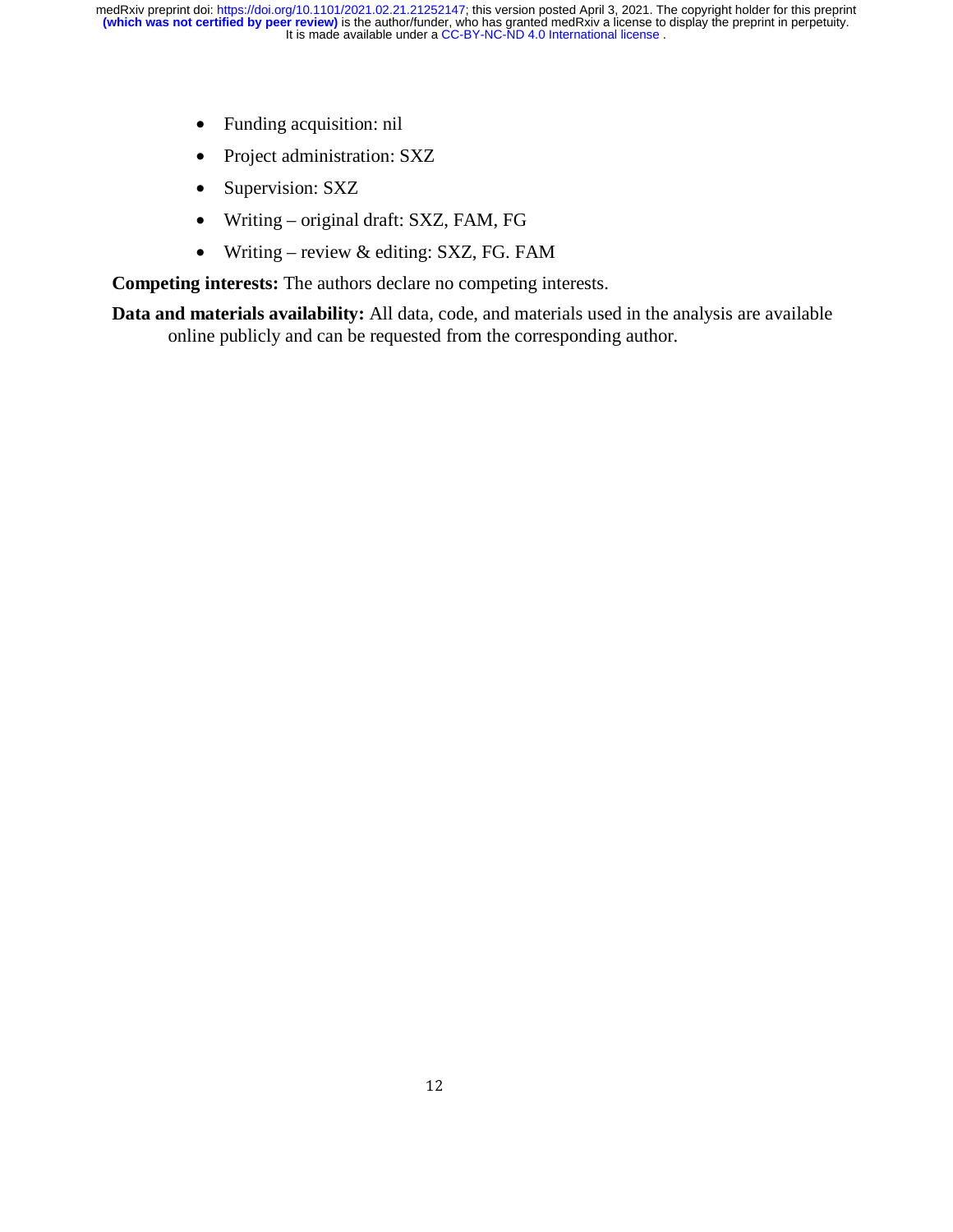#### **SUPPLEMENT**

To characterize an epidemic wave of having at least an upward and/or downward periods for a sustained period of time in a country, we employ  $R<sub>t</sub>$ , a time series estimates of the reproduction number (11). If the average reproduction rate in the last  $n$  days is above 1, there is evidence of a sustained upward period. Similarly, if the average reproduction rate in the last  $n$  days is below 1, there is evidence of a sustained downward period. Formally, we test the null hypothesis 1 and alternative hypothesis 2, where  $\{x_t\}$  denotes the daily estimates of  $R_t$  at any moment *T* in the last *n* number of days, i.e.  $t = 1,...,n$ . Equation 3 refers to the sample average of  $R_t$  estimates during the past n days.

$$
H_0 \qquad \qquad \bar{R} = \frac{\sum_{t=1}^{n} R_t}{n} \leq 1 \tag{1}
$$

$$
H_1 \qquad \bar{R} = \frac{\sum_{i=1}^{R_t} R_i}{n} > 1 \tag{2}
$$

$$
\hat{\bar{R}} = \bar{x} = \frac{\sum_{i=1}^{n} x_i}{n} \tag{3}
$$

$$
\mathbb{E}[\bar{x}] = \frac{\sum_{t=1}^{n} \mathbb{E}[x_t]}{n} \tag{4}
$$

$$
\mathbf{V}[\bar{x}] = \frac{\sum_{i=1}^{n} \mathbf{V}[x_i]}{n^2} + \frac{\sum_{i \neq j}^{n} 2Cov(x_i, x_j)}{n^2}
$$
(5)

Equations 4 and 5 show the formula for the expectations and variance for any simple average estimators, in this case, the simple average of  $R_t$  estimates of the past *n* days. The expectation of average  $R^-$  *t* is calculated by taking the average of the estimate of the mean or median of the posterior distribution of each daily estimation. Because the estimates of  $R_t$  use a Kalman filter estimation (11), where both the transition and state equations have normally distributed error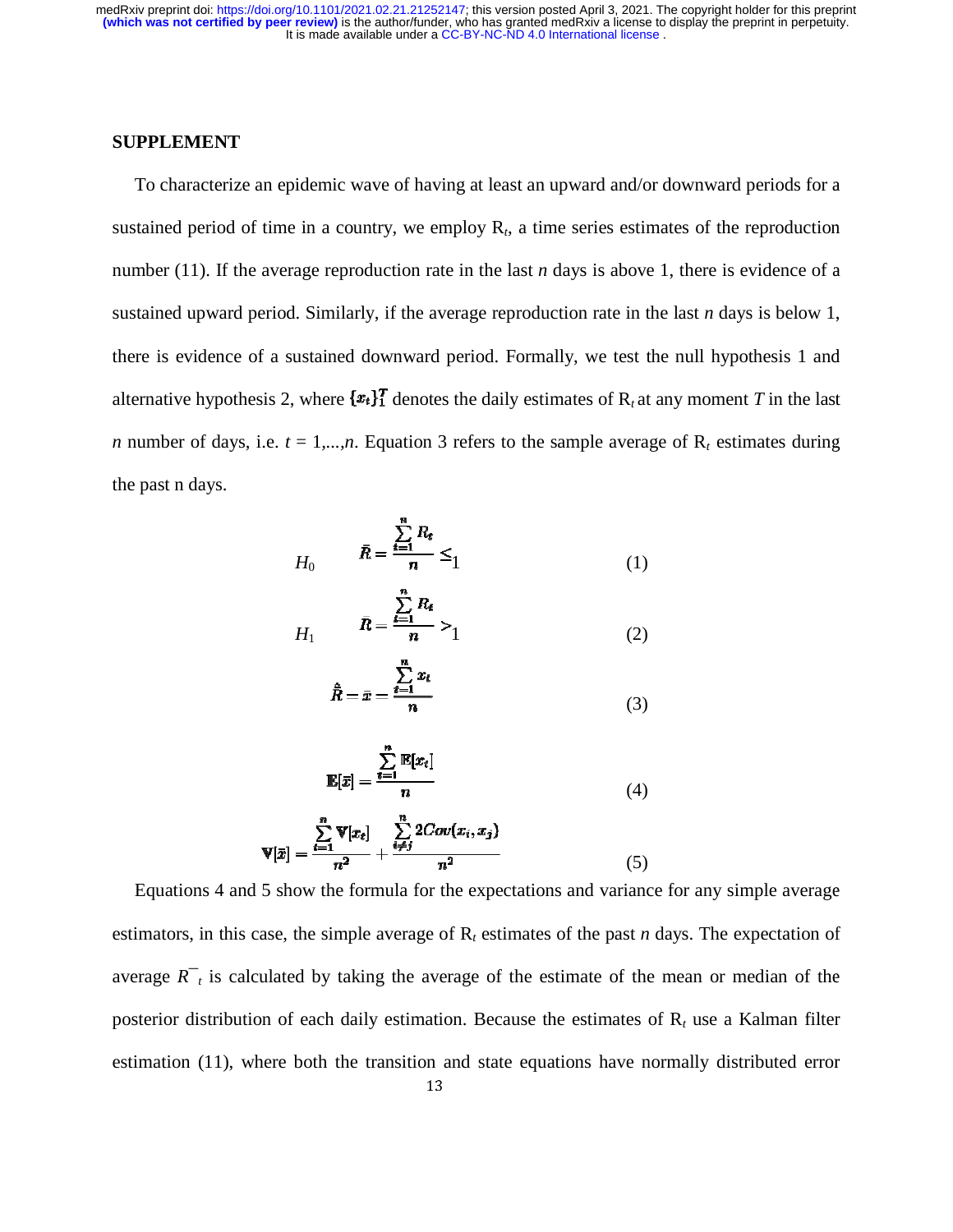#### It is made available under a [CC-BY-NC-ND 4.0 International license](http://creativecommons.org/licenses/by-nc-nd/4.0/) . **(which was not certified by peer review)** is the author/funder, who has granted medRxiv a license to display the preprint in perpetuity. medRxiv preprint doi: [https://doi.org/10.1101/2021.02.21.21252147;](https://doi.org/10.1101/2021.02.21.21252147) this version posted April 3, 2021. The copyright holder for this preprint

terms, the posterior distribution of each of the estimates will rapidly converge to a normal distribution, and the weighted sum of normally distributed variables,  $\overline{z}$ , is also normally distributed. The variance, however, depends on whether the estimates were completely independent between themselves. If so, the second term in equation 5 would be zero and calculation of  $V[\bar{x}]$  would be the sum of the variance of each estimate in the sample, divided by  $n^2$ . However, the covariance among some estimates may not be zero, as it is likely to have positive covariance in adjacent dates in a time series. Since it is impossible to know the value of these covariance terms in real-time in reality, we use an upper bound for the covariance of adjacent variables in the second term based on the statistical property that the covariance between two variables can never be bigger than the biggest variance of both variables as the upper bound for the variance, described in equation 5.

#### **The number and duration of upward and downward waves by regions and country groups**

We break down the count and duration of upward and downward first by developed and developing (including undeveloped) economies. Developed countries have experienced a similar number of upward periods to developing countries (133 times vs. 137 times) but shorter upward periods (52.9 days vs. 70.2 days; d=-17.3 days) than developing countries. Moreover, developed countries have experienced a similar number of downward periods to developing countries (19 times vs. 18 times) but shorter downward periods  $(30.5$  days vs.  $36.9$  days; d=-6.4 days) than developing countries. Most of the developed economies have gone through more than one upward periods, though not always followed by a downward one (65.1% that have at least one upward period have no downwards). For example, the US has suffered three upward periods, but not any downward period; Italy has had three upward periods but only one downward period.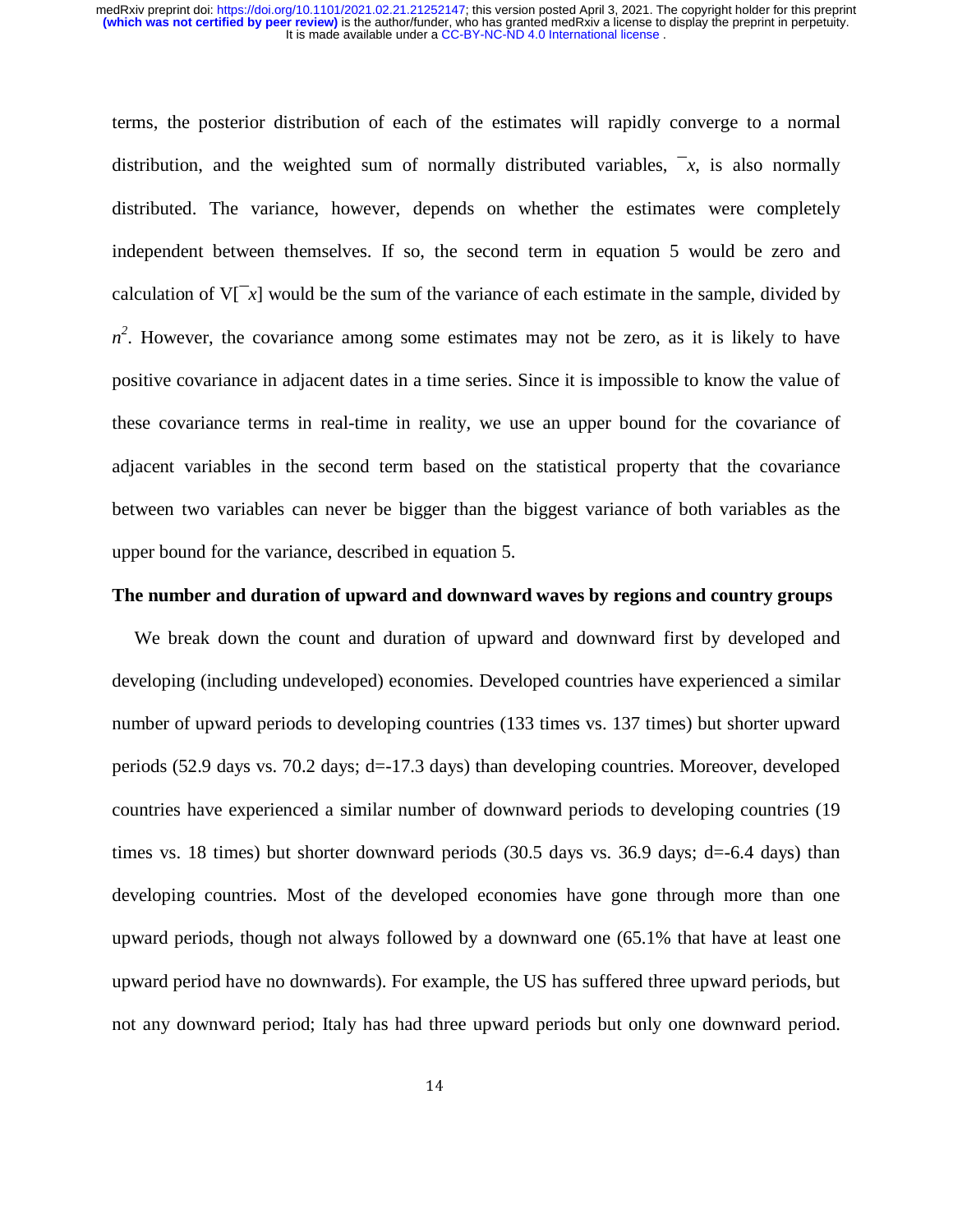Many developed economies have had upward periods, followed by some effort to contain the upward trend, yet the effort has mostly tempered the reproduction to stabilize it rather than being able to lead to a sustained downward period. Such a characterization can help policymakers and healthcare organizations to better understand the typical patterns by not only economic development but also by other attributes (e.g., cultural, institutional, populational factors), for better planning, resource allocation and policy decisions in advance. For instance, health authorities can better plan the temporal demand for medical resources, whereas economic policymakers can be more informed in drafting policies.

#### **Correlation between upward/downward counts/duration and other country-level statistics**

We examine how the duration and count of upward and downward periods correlated with each other and other key country-level statistics (Table 2). The duration of upward periods and the duration of downward periods are negatively correlated  $(r=0.27, p=.00)$ , indicating countries with longer upward periods tend to have shorter downward periods. The number of upward and the duration of downward period in a country are also positively correlated  $(r=0.27, p=.00)$ , indicating countries with more upward periods tend to have more downward periods.

Countries with higher GDP per capita tend to have shorter duration of upward periods ( $r=$  -0.09, p=.00) and downward periods (r= -.14, p=.00) yet more number of upward periods (r= .28,  $p=0.00$ ) and downward periods ( $r=0.32$ ,  $p=0.00$ ). Similarly, countries with higher Human Development Index (HDI) tend to have shorter duration of upward periods  $(r=-.14, p=.00)$  and downward periods (r=  $-.24$ , p=.00) yet more number of upward periods (r=  $.40$ , p=.00) and downward periods (r= .11, p=.00). Lastly we examine the correlation with the stringency index, which reveals that countries with more stringent measures on COVID-19 have shorter duration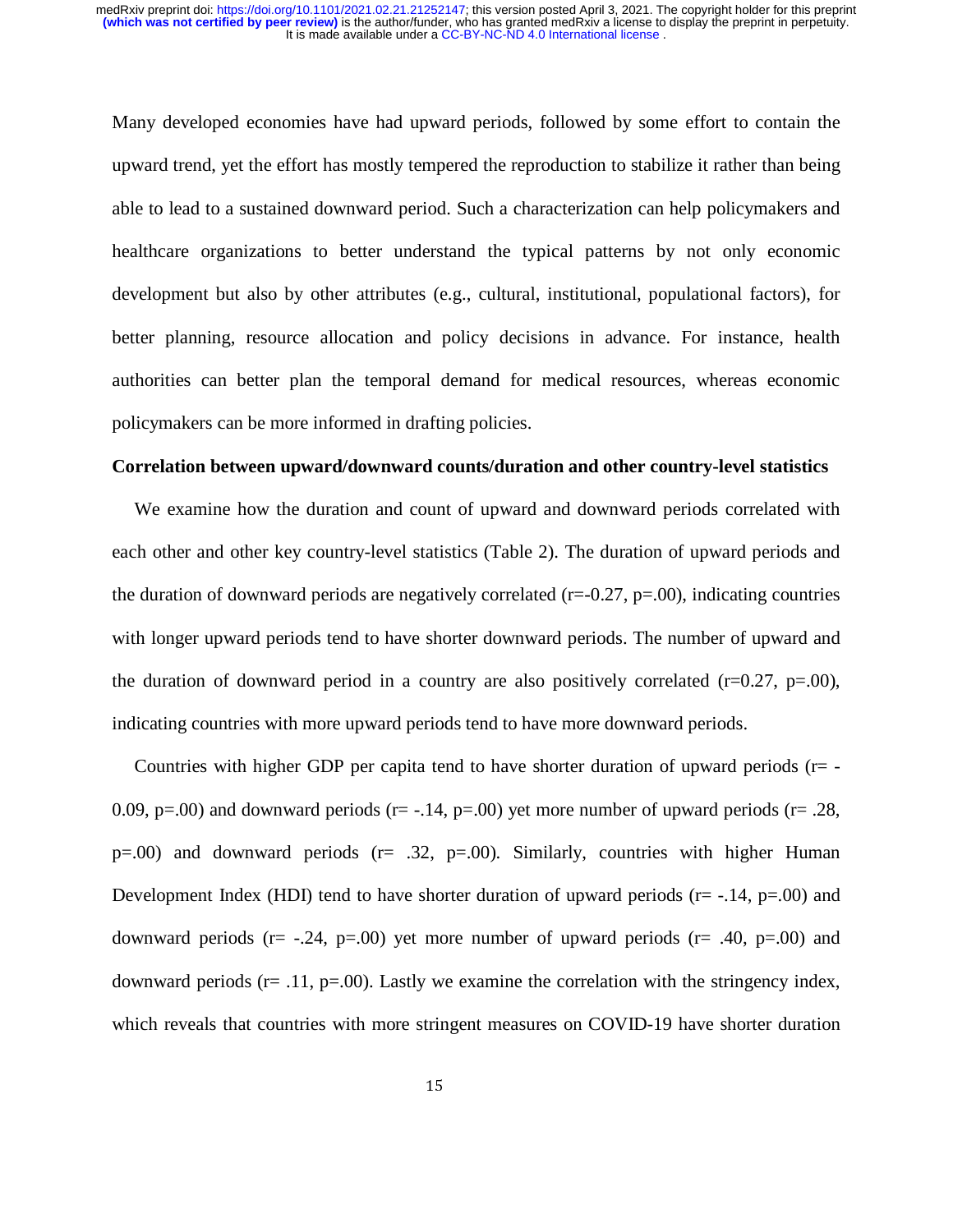of upward periods ( $r = -0.02$ ,  $p = 0.00$ ) and downward periods ( $r = -0.32$ ,  $p = 0.00$ ) and more upward periods ( $r = .26$ ,  $p = .00$ ) and fewer downward periods ( $r = .05$ ,  $p = .00$ ).

Such patterns can inform policymakers and healthcare organizations. For instance, knowing the pattern that longer upward periods are usually followed by longer downward periods has direct implications for planning and resource allocation decisions on medical supplies, personnel, infrastructure, etc. Such information is crucial not only for healthcare organizations and policies but also for social and economic policies, as the COVID-19 situation changers the socialeconomic policies that aim to cope with the epidemic situations.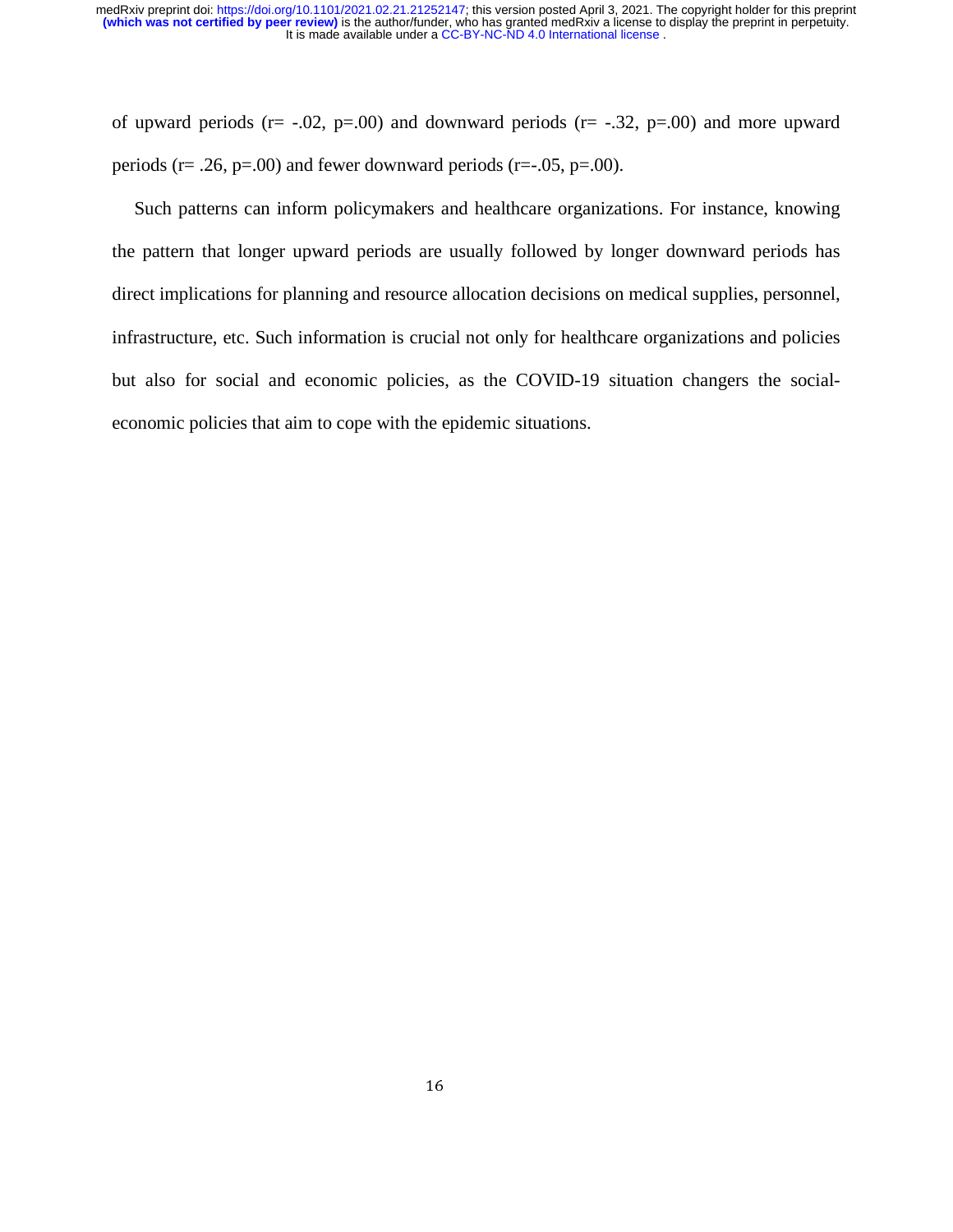

Figure 1a. The distributions of upward period duration



Figure 1b. The distributions of downward period duration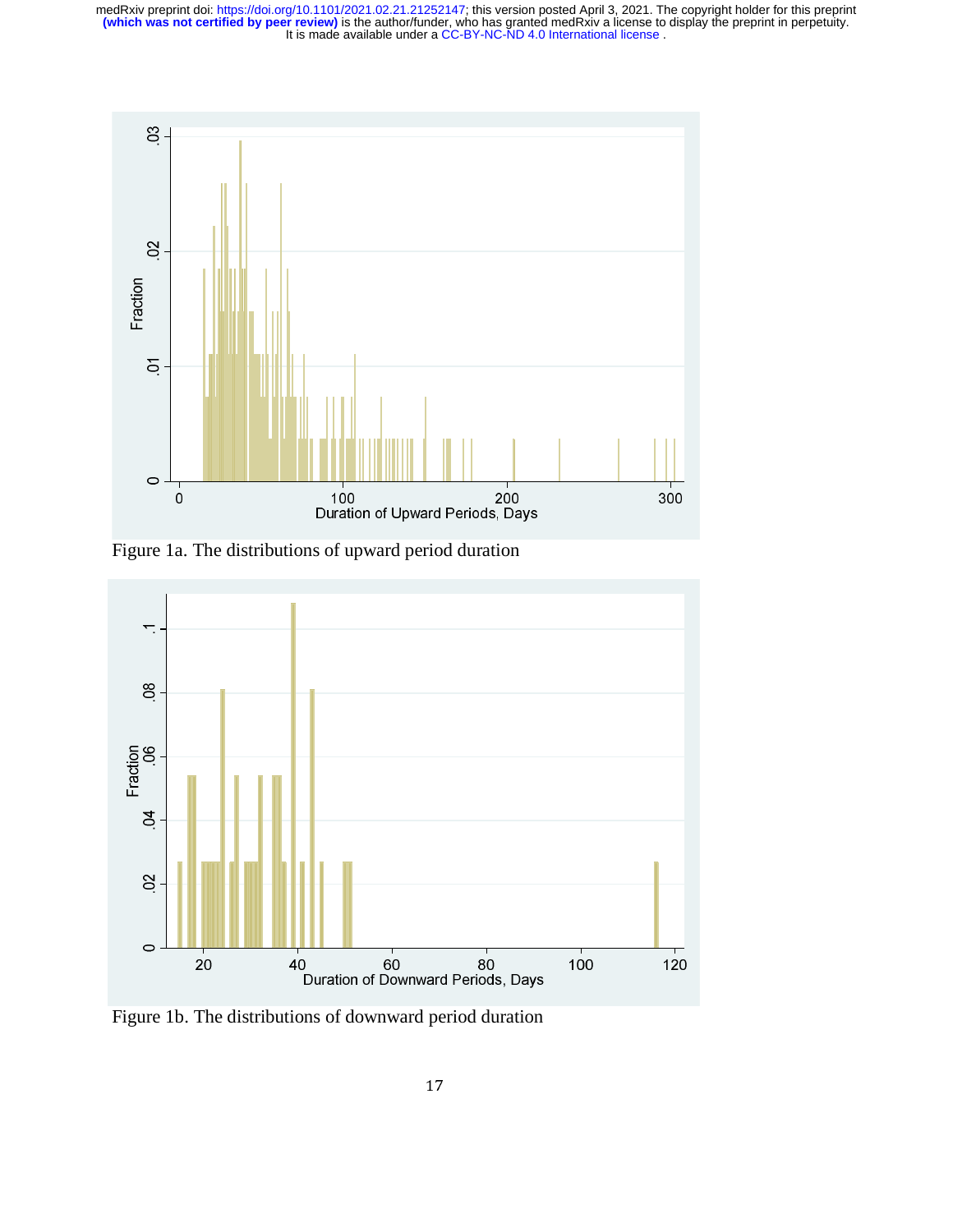| Country/Region      |                  |                  | Upward Downward Country/Region |                          |                  | Upward Downward Country/Region |                  | Upward Downward  | Country/Region     |                  | Upward Downward  |
|---------------------|------------------|------------------|--------------------------------|--------------------------|------------------|--------------------------------|------------------|------------------|--------------------|------------------|------------------|
| Afghanistan         | $\overline{c}$   | 1                | Cyprus                         | $\overline{c}$           | $\mathbf{0}$     | Latvia                         | $\mathbf{1}$     | $\mathbf{0}$     | Saint Lucia        | $\boldsymbol{0}$ | $\boldsymbol{0}$ |
| Albania             | $\mathbf{2}$     | $\mathbf{0}$     | Czechia                        | 3                        | $\overline{0}$   | Lebanon                        | $\mathbf{1}$     | $\mathbf{0}$     | Saint Vincent      | $\mathbf{0}$     | $\boldsymbol{0}$ |
| Algeria             | $\overline{4}$   | 3                | Denmark                        | $\mathfrak{2}$           | $\mathbf{0}$     | Lesotho                        | $\boldsymbol{0}$ | $\mathbf{0}$     | San Marino         | $\mathbf{0}$     | $\boldsymbol{0}$ |
|                     |                  |                  |                                |                          |                  |                                |                  |                  | Sao Tome and       |                  |                  |
| Andorra             | $\mathbf{1}$     | $\boldsymbol{0}$ | Djibouti                       | $\boldsymbol{0}$         | $\mathbf{0}$     | Liberia                        | $\boldsymbol{0}$ | $\boldsymbol{0}$ | Principe           | $\mathbf{0}$     | $\boldsymbol{0}$ |
| Angola              | $\mathbf{1}$     | $\boldsymbol{0}$ | Dominican Rep.                 | $\overline{2}$           | $\mathbf{0}$     | Libya                          | $\mathbf{1}$     | $\boldsymbol{0}$ | Saudi Arabia       | $\overline{c}$   | $\overline{c}$   |
| Antigua and         |                  |                  |                                |                          |                  |                                |                  |                  |                    |                  |                  |
| Barbuda             | $\overline{0}$   | $\boldsymbol{0}$ | Ecuador                        | $\mathbf{1}$             | $\boldsymbol{0}$ | Liechtenstein                  | 1                | $\overline{0}$   | Senegal            | $\overline{2}$   | $\boldsymbol{0}$ |
| Argentina           | 1                | $\boldsymbol{0}$ | Egypt                          | $\overline{c}$           | $\overline{0}$   | Lithuania                      | $\mathbf{1}$     | $\mathbf{0}$     | Serbia             | 3                | $\mathbf{2}$     |
| Armenia             | $\overline{c}$   | 1                | El Salvador                    | $\overline{c}$           | $\overline{0}$   | Luxembourg                     | $\mathbf{1}$     | $\overline{0}$   | Seychelles         | $\overline{0}$   | $\boldsymbol{0}$ |
| Australia           | $\mathbf{2}$     | $\mathbf{1}$     | Equatorial Guinea 0            |                          | $\overline{0}$   | Madagascar                     | $\mathbf{1}$     | $\mathbf{1}$     | Sierra Leone       | $\mathbf{1}$     | $\boldsymbol{0}$ |
| Austria             | 5                | $\mathbf{0}$     | Eritrea                        | $\boldsymbol{0}$         | $\mathbf{0}$     | Malawi                         | $\sqrt{2}$       | $\mathbf{0}$     | Singapore          | $\overline{c}$   | $\mathbf{2}$     |
| Azerbaijan          | 3                | $\overline{c}$   | Estonia                        | $\overline{\mathcal{L}}$ | $\mathbf{0}$     | Malaysia                       | $\sqrt{2}$       | $\mathbf{0}$     | Slovakia           | $\,1$            | $\boldsymbol{0}$ |
| Bahamas             | $\mathbf{1}$     | $\boldsymbol{0}$ | Eswatini                       | $\overline{2}$           | $\mathbf{0}$     | Maldives                       | $\boldsymbol{0}$ | $\overline{0}$   | Slovenia           | $\overline{2}$   | $\boldsymbol{0}$ |
| Bahrain             | $\mathbf{1}$     | $\boldsymbol{0}$ | Ethiopia                       | 3                        | $\mathbf 1$      | Mali                           | $\boldsymbol{0}$ | $\overline{0}$   | Somalia            | $\mathbf{0}$     | $\boldsymbol{0}$ |
| Bangladesh          | 1                | $\boldsymbol{0}$ | Finland                        | $\overline{c}$           | $\mathbf{0}$     | Malta                          | $\boldsymbol{0}$ | $\mathbf{0}$     | South Africa       | 3                | $\mathbf{1}$     |
| Barbados            | $\overline{0}$   | $\overline{0}$   | France                         | $\overline{c}$           | $\mathbf{0}$     | Mauritania                     | $\overline{c}$   | $\overline{0}$   | South Korea        | 5                | $\mathbf{0}$     |
| Belarus             | $\mathbf{2}$     | $\mathbf{0}$     | Gabon                          | $\mathbf{1}$             | $\mathbf{0}$     | Mauritius                      | $\boldsymbol{0}$ | $\mathbf{0}$     | South Sudan        | $\mathbf{0}$     | $\boldsymbol{0}$ |
| Belgium             | 3                | $\boldsymbol{0}$ | Gambia                         | $\boldsymbol{0}$         | $\overline{0}$   | Mexico                         | $\overline{c}$   | $\mathbf{0}$     | Spain              | 3                | $\boldsymbol{0}$ |
| Belize              | $\overline{0}$   | $\overline{0}$   | Georgia                        | $\sqrt{2}$               | $\overline{0}$   | Moldova                        | $\mathbf{1}$     | $\overline{0}$   | Sri Lanka          | $\theta$         | $\boldsymbol{0}$ |
| Benin               | $\overline{0}$   | $\overline{0}$   | Germany                        | $\mathfrak{2}$           | $\overline{0}$   | Monaco                         | $\mathbf{0}$     | $\overline{0}$   | Sudan              | 1                | 1                |
| Bhutan              | $\mathbf{0}$     | $\boldsymbol{0}$ | Ghana                          | $\overline{2}$           | $\mathbf{0}$     | Mongolia                       | $\boldsymbol{0}$ | $\mathbf{0}$     | Suriname           | 1                | $\boldsymbol{0}$ |
| Bolivia             | $\overline{c}$   | $\overline{0}$   | Greece                         | $\mathbf{1}$             | $\boldsymbol{0}$ |                                | 3                | $\overline{0}$   | Sweden             | $\overline{c}$   | $\mathbf{0}$     |
|                     |                  |                  |                                |                          |                  | Montenegro                     |                  |                  |                    |                  |                  |
| Bosnia and          | $\mathbf{2}$     | $\boldsymbol{0}$ | Grenada                        | $\boldsymbol{0}$         | $\mathbf{0}$     | Morocco                        | $\mathbf{2}$     | $\mathbf{0}$     | Switzerland        | $\overline{2}$   | $\boldsymbol{0}$ |
| Herzegovina         | $\overline{0}$   | $\overline{0}$   | Guatemala                      | $\mathbf{1}$             | $\overline{0}$   |                                | $\sqrt{2}$       | $\overline{0}$   |                    | 1                | $\mathbf{0}$     |
| Botswana<br>Brazil  | $\mathbf{1}$     | $\mathbf{0}$     | Guinea                         | $\mathbf{1}$             | $\mathbf{0}$     | Mozambique                     | $\sqrt{2}$       | $\mathbf{0}$     | Syria              | $\overline{0}$   | $\boldsymbol{0}$ |
|                     |                  |                  |                                |                          |                  | Namibia                        |                  |                  | Taiwan             |                  |                  |
| Brunei              | $\boldsymbol{0}$ | $\boldsymbol{0}$ | Guinea-Bissau                  | $\boldsymbol{0}$         | $\mathbf{0}$     | Nepal                          | 3                | 1                | Tajikistan         | 1                | $\boldsymbol{0}$ |
| Bulgaria            | $\overline{c}$   | 1                | Guyana                         | $\boldsymbol{0}$         | $\overline{0}$   | Netherlands                    | $\overline{4}$   | $\overline{0}$   | Tanzania           | $\overline{0}$   | $\boldsymbol{0}$ |
| Burkina Faso        | $\overline{0}$   | $\boldsymbol{0}$ | Haiti                          | $\mathbf{1}$             | $\overline{0}$   | New Zealand                    | $\boldsymbol{0}$ | $\overline{0}$   | Thailand           | $\mathbf{0}$     | $\boldsymbol{0}$ |
| Burma               | $\mathbf{1}$     | $\boldsymbol{0}$ | Honduras                       | $\overline{2}$           | $\overline{0}$   | Nicaragua                      | $\mathbf{0}$     | $\mathbf{0}$     | Togo               | 1                | $\boldsymbol{0}$ |
|                     |                  |                  |                                |                          |                  |                                |                  |                  | Trinidad and       |                  |                  |
| Burundi             | $\boldsymbol{0}$ | $\boldsymbol{0}$ | Hungary                        | $\overline{4}$           | $\mathbf 1$      | Niger                          | $\boldsymbol{0}$ | $\mathbf{0}$     | Tobago             | $\mathbf{1}$     | $\boldsymbol{0}$ |
| Cabo Verde          | $\mathbf{2}$     | $\boldsymbol{0}$ | Iceland                        | $\overline{2}$           | $\overline{0}$   | Nigeria                        | $\mathbf{2}$     | $\mathbf{0}$     | Tunisia            | 1                | $\boldsymbol{0}$ |
| Cambodia            | $\overline{0}$   | $\overline{0}$   | India                          | $\mathbf{1}$             | $\overline{0}$   | North Macedonia                | $\sqrt{2}$       | $\overline{0}$   | Turkey             | 3                | $\mathbf{1}$     |
| Cameroon            | $\boldsymbol{0}$ | $\mathbf{0}$     | Indonesia                      | $\overline{4}$           | $\mathbf{0}$     | Norway                         | 3                | $\mathbf{0}$     | <b>USA</b>         | 3                | $\boldsymbol{0}$ |
| Canada              | $\mathbf{2}$     | $\boldsymbol{0}$ | Iran                           | 5                        | $\mathbf 1$      | Oman                           | $\mathbf{1}$     | $\mathbf{0}$     | Uganda             | $\mathfrak{2}$   | $\boldsymbol{0}$ |
| Central African     |                  |                  |                                |                          |                  |                                |                  |                  |                    |                  |                  |
| Republic            | $\mathbf{0}$     | $\boldsymbol{0}$ | Iraq                           | $\overline{2}$           | 2                | Pakistan                       | $\mathbf{2}$     | $\boldsymbol{0}$ | Ukraine            | 3                | 1                |
|                     |                  |                  |                                |                          |                  |                                |                  |                  | <b>United Arab</b> |                  |                  |
| Chad                | $\mathbf{0}$     | $\boldsymbol{0}$ | Ireland                        | 5                        | $\boldsymbol{0}$ | Panama                         | 3                | $\mathbf{0}$     | Emirates           | 3                | $\boldsymbol{0}$ |
| Chile               | $\mathbf{1}$     | $\boldsymbol{0}$ | Israel                         | 3                        | $\mathbf{1}$     | Papua New Guinea 0             |                  | $\mathbf{0}$     | United Kingdom     | 5                | $\boldsymbol{0}$ |
| China               | $\overline{4}$   | $\mathbf{0}$     | Italy                          | 3                        | $\mathbf{1}$     | Paraguay                       | $\mathbf{1}$     | $\mathbf{0}$     | Uruguay            | 1                | $\mathbf{0}$     |
| Colombia            | $\mathbf{1}$     | $\overline{0}$   | Jamaica                        | $\mathbf{1}$             | $\mathbf{0}$     | Peru                           | $\sqrt{2}$       | $\overline{0}$   | Uzbekistan         | $\overline{c}$   | $\boldsymbol{0}$ |
| Comoros             | $\mathbf{0}$     | $\boldsymbol{0}$ | Japan                          | $\overline{4}$           | $\mathbf 1$      | Philippines                    | $\mathfrak z$    | $\mathbf{0}$     | Venezuela          | $\mathfrak{2}$   | $\boldsymbol{0}$ |
| Congo (Brazzaville) | $\boldsymbol{0}$ | $\mathbf{0}$     | Jordan                         | 1                        | $\boldsymbol{0}$ | Poland                         | $\mathfrak z$    | 1                | Vietnam            | $\theta$         | $\boldsymbol{0}$ |
| Congo (Kinshasa)    | $\mathbf{2}$     | $\overline{0}$   | Kazakhstan                     | $\mathbf{1}$             | $\mathbf{0}$     | Portugal                       | $\overline{4}$   | $\mathbf{0}$     | West Bank & Gaza 1 |                  | $\boldsymbol{0}$ |
| Costa Rica          | $\mathbf{1}$     | $\overline{0}$   | Kenya                          | $\overline{c}$           | $\mathbf{2}$     | Qatar                          | 1                | 3                | Yemen              | $\overline{0}$   | $\boldsymbol{0}$ |
| Cote d'Ivoire       | $\overline{c}$   | $\boldsymbol{0}$ | Kosovo                         | $\mathbf{1}$             | $\overline{0}$   | Romania                        | 3                | $\boldsymbol{0}$ | Zambia             | $\mathbf{0}$     | $\boldsymbol{0}$ |
| Croatia             | $\overline{4}$   | $\overline{0}$   | Kuwait                         | $\overline{c}$           | $\mathbf{1}$     | Russia                         | $\overline{c}$   | $\overline{0}$   | Zimbabwe           | $\overline{c}$   | $\mathbf{0}$     |
| Cuba                | $\overline{c}$   | $\overline{0}$   | Kyrgyzstan                     | $\mathbf{1}$             | $\mathbf{1}$     | Rwanda                         | $\overline{c}$   | $\theta$         | <b>Total</b>       | 270              | 37               |

# Table 1. Number of upwards and downwards periods across countries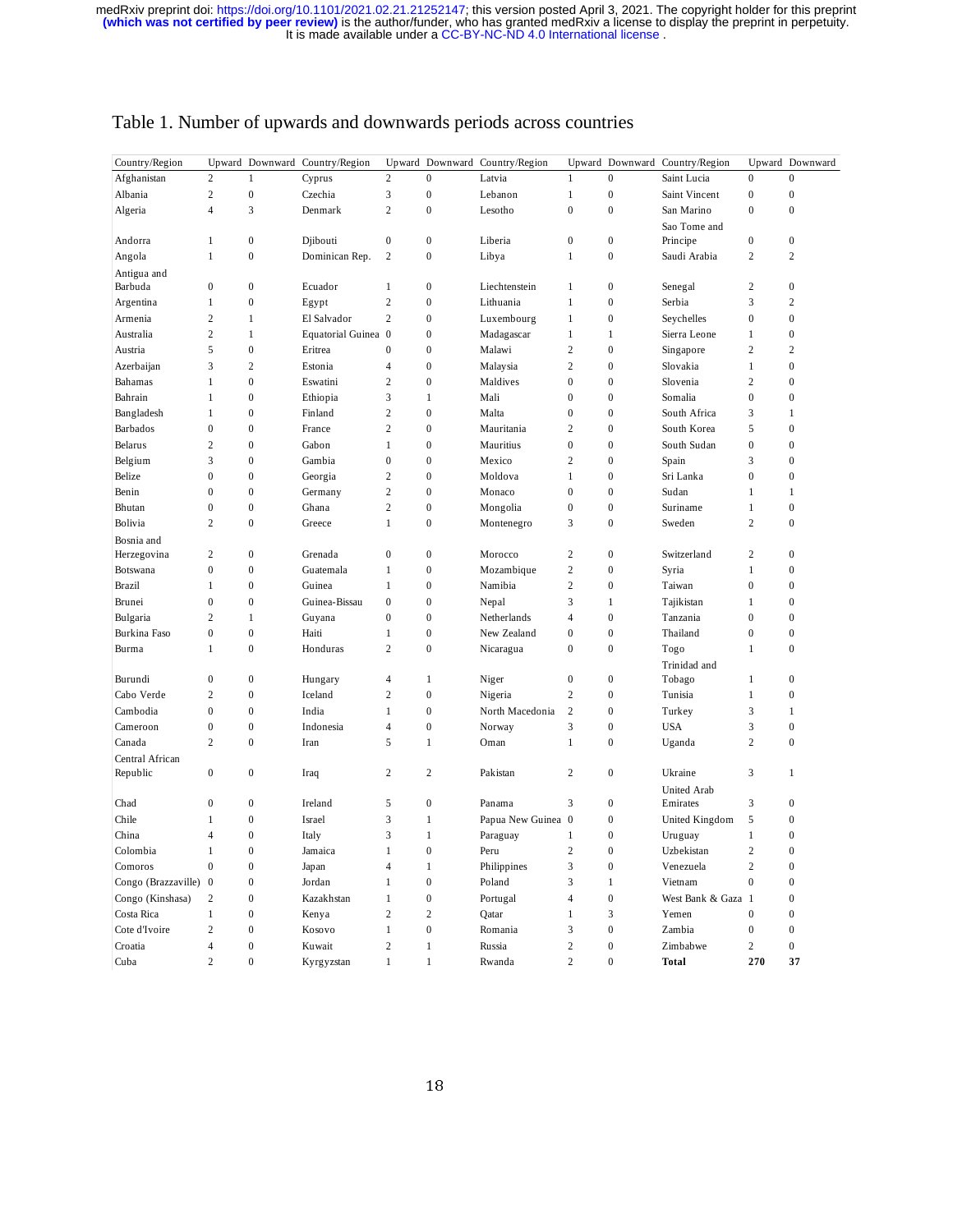|                           | $\mathbf{1}$ | $\boldsymbol{2}$ | $\overline{\mathbf{3}}$ | 4            | 5        | 6        | 7        | 8     | 9        | 10       | 11       | 12       | 13       | 14    |
|---------------------------|--------------|------------------|-------------------------|--------------|----------|----------|----------|-------|----------|----------|----------|----------|----------|-------|
| 1 Upward count            | $\mathbf{1}$ |                  |                         |              |          |          |          |       |          |          |          |          |          |       |
| 2 Downward count          | 0.268        | $\overline{1}$   |                         |              |          |          |          |       |          |          |          |          |          |       |
|                           | $0.000\,$    |                  |                         |              |          |          |          |       |          |          |          |          |          |       |
| 3 Upward duration         | $-0.524$     | $-0.217$         | 1                       |              |          |          |          |       |          |          |          |          |          |       |
|                           | 0.000        | 0.000            |                         |              |          |          |          |       |          |          |          |          |          |       |
| 4 Downward duration       | $-0.172$     | $-0.067$         | $-0.236$                | $\mathbf{1}$ |          |          |          |       |          |          |          |          |          |       |
|                           | 0.000        | 0.000            | 0.000                   |              |          |          |          |       |          |          |          |          |          |       |
| 5 Stringency index        | 0.264        | $-0.052$         | $-0.022$                | $-0.323$     |          |          |          |       |          |          |          |          |          |       |
|                           | 0.000        | 0.000            | 0.000                   | 0.000        |          |          |          |       |          |          |          |          |          |       |
| 6 GDP per capita          | 0.276        | 0.231            | $-0.090$                | $-0.143$     | 0.206    | 1        |          |       |          |          |          |          |          |       |
|                           | 0.000        | 0.000            | 0.000                   | 0.000        | 0.000    |          |          |       |          |          |          |          |          |       |
| 7 Total cases             | 0.030        | 0.001            | 0.038                   | $-0.208$     | 0.235    | 0.045    | 1        |       |          |          |          |          |          |       |
|                           | 0.000        | 0.885            | 0.000                   | 0.000        | 0.000    | 0.000    |          |       |          |          |          |          |          |       |
| 8 Total cases             | 0.276        | 0.027            | 0.028                   | $-0.346$     | 0.346    | 0.486    | 0.165    | 1     |          |          |          |          |          |       |
| per million               | 0.000        | 0.000            | 0.000                   | 0.000        | 0.000    | 0.000    | 0.000    |       |          |          |          |          |          |       |
| 9 Total death             | 0.054        | $-0.007$         | $-0.001$                | $-0.208$     | 0.257    | 0.040    | 0.905    | 0.162 | 1        |          |          |          |          |       |
|                           | 0.000        | 0.145            | 0.882                   | 0.000        | 0.000    | 0.000    | 0.000    | 0.000 |          |          |          |          |          |       |
| 10 Total death            | 0.267        | $-0.043$         | $-0.010$                | $-0.370$     | 0.369    | 0.280    | 0.268    | 0.821 | 0.371    | 1        |          |          |          |       |
| per million               | 0.000        | 0.000            | 0.049                   | 0.000        | 0.000    | 0.000    | 0.000    | 0.000 | 0.000    |          |          |          |          |       |
| 11 Human development      | 0.396        | 0.107            | $-0.135$                | $-0.240$     | 0.429    | 0.751    | 0.162    | 0.597 | 0.182    | 0.528    | 1        |          |          |       |
| Index (HDI)               | 0.000        | 0.000            | 0.000                   | 0.000        | 0.000    | 0.000    | 0.000    | 0.000 | 0.000    | 0.000    |          |          |          |       |
| 12 Population density     | $-0.052$     | 0.073            | $-0.041$                | 0.032        | $-0.037$ | 0.293    | $-0.031$ | 0.035 | $-0.043$ | $-0.058$ | 0.141    | 1        |          |       |
|                           | 0.000        | 0.000            | 0.000                   | 0.003        | 0.000    | 0.000    | 0.000    | 0.000 | 0.000    | 0.000    | 0.000    |          |          |       |
| 13 Positive COVID-19 rate | 0.095        | $-0.132$         | 0.076                   | 0.036        | 0.006    | $-0.357$ | $-0.001$ | 0.105 | 0.214    | 0.295    | $-0.264$ | $-0.186$ | 1        |       |
|                           | 0.000        | 0.000            | 0.000                   | 0.005        | 0.381    | 0.000    | 0.880    | 0.000 | 0.000    | 0.000    | 0.000    | 0.000    |          |       |
| 14 Total tests            | $-0.054$     | $-0.032$         | 0.069                   | $-0.141$     | 0.108    | $-0.013$ | 0.949    | 0.005 | 0.713    | 0.039    | 0.034    | 0.061    | $-0.168$ | 1     |
|                           | 0.000        | 0.000            | 0.000                   | 0.000        | 0.000    | 0.049    | 0.000    | 0.436 | 0.000    | 0.000    | 0.000    | 0.000    | 0.000    |       |
| 15 Total tests            | 0.058        | $-0.073$         | 0.120                   | $-0.233$     | 0.098    | 0.624    | $-0.031$ | 0.544 | $-0.071$ | 0.157    | 0.503    | 0.186    | $-0.332$ | 0.081 |
| per thousand              | 0.000        | 0.000            | 0.000                   | 0.000        | 0.000    | 0.000    | 0.000    | 0.000 | 0.000    | 0.000    | 0.000    | 0.000    | 0.000    | 0.000 |

Table 2. Correlations matrix: the number/duration of upward/downward periods and key country-level indicators (number of countries:  $n = 177$ )